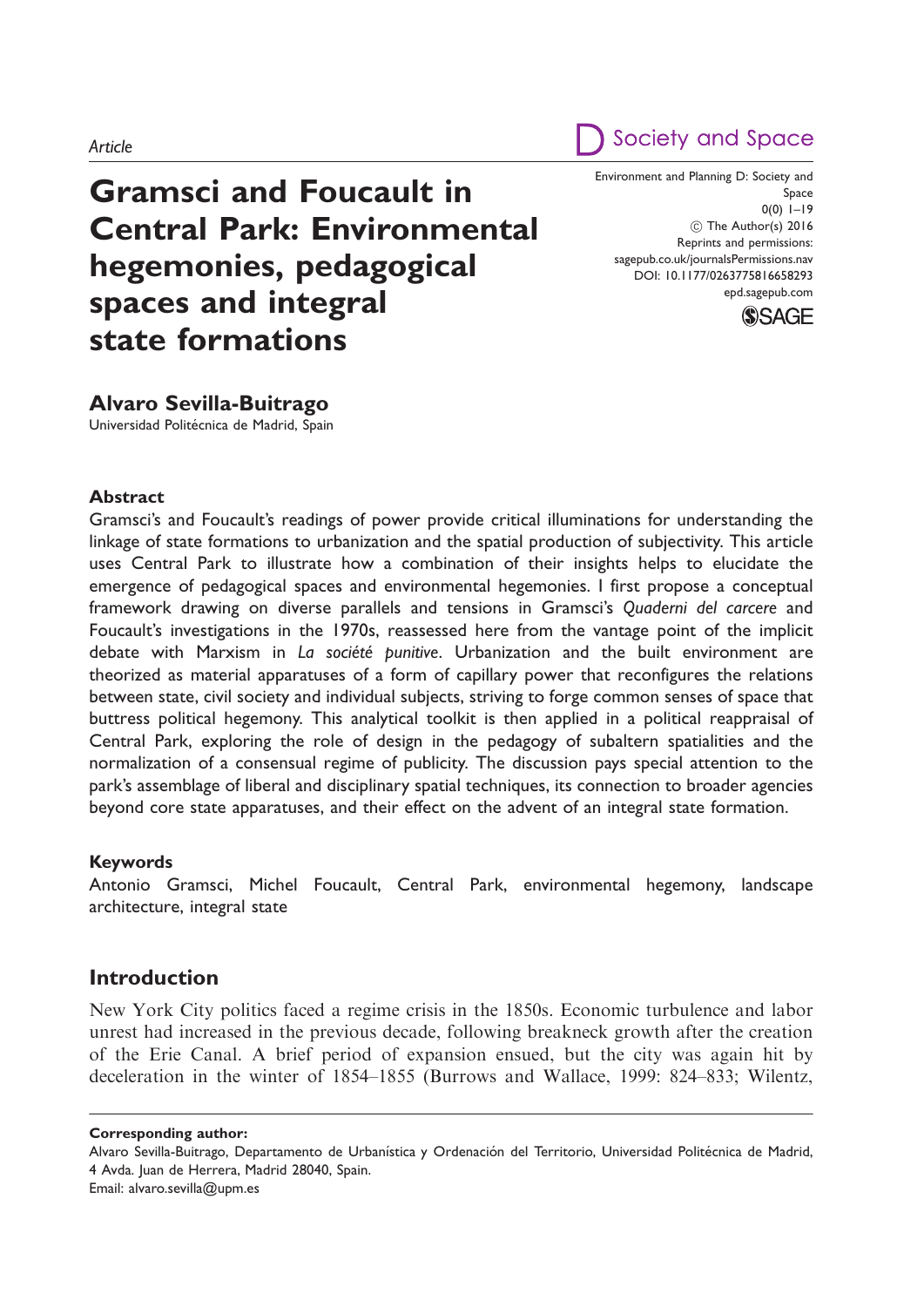2004: 363). Increasingly vulnerable to displacement in the budding metropolis, workers began to develop a more proactive strategy that aspired to take over urban policy, proscribing top-down reformism amidst corruption scandals and the dissolution of the Jacksonian party system (Bernstein, 1990: 75–78; Commons, 1918: 547-ff.; Ware, 1924: 227–240). At stake was political centrality and, with it, the capacity to delineate the contours of debate about alternative city futures. Tackling this challenge, diverse elite groups strived to revive upper-class hegemony with a program of new public facilities that fused the provision of services with an attempt to control popular strata and secure support from an embryonic middle class. In this process the bourgeoisie transformed Gotham into an urban laboratory which, in turn, altered the shape of local statehood (Scobey, 2002: 40). The built environment became a governmental device, increasingly connected to other regulatory spheres. Public space was a particularly ticklish matter. A highly contested material expression of class hierarchies, it also began to be perceived as an opportunity to articulate the political field. In that context the idea of a grand park acquired the status of an open spatial signifier, concentrating class battles to reimagine the social landscape of Manhattan. An emergent Republican reformism gradually prevailed in this struggle for meaning, envisioning Central Park as a paradigmatic piece of a new generation of public institutions promoting the formation of a cohesive American people.

This article serves a double purpose. The case of Central Park is examined to illustrate how the attempt to regulate urban order generates 'environmental hegemonies' whereby certain class projects mobilize and mediate the intersection of space, design, governance, and subjectivity to further their own interests. In order to unpack this process, I first elaborate a conceptual scaffold for understanding such declensions of power, drawing on several parallels and tensions in the work of Antonio Gramsci and Michel Foucault. Previous attempts to combine their insights are developed here to elucidate how urban environments are operationalized by, and in turn rearticulate, state formations when enmeshed in subject(ivat)ion processes. This framework relies particularly on the complementarities between Gramsci's Quaderni del carcere and Foucault's investigations in the 1970s, re-read in the light of his lectures on  $La$  société punitive, a material that provides new opportunities for a productive dialogue with Marxism (Elden, 2015; Hoffman, 2015). The conversation between these theoretical bodies in the second section is then applied to articulate the empirical-historical discussion in section three.

Through this analytical lens some important regulatory innovations of Central Park stand out, which hitherto remain insufficiently theorized despite the substantial related literature in various fields (e.g., see Cranz, 1982: 3–59; Gandy, 2002: 77–113; Schuyler, 1986: 77–100; and, especially, the magisterial monograph by Rosenzweig and Blackmar, 1992). First, the governmentalization of landscape, public space and urban nature implicit in the experience contributed to reshape erstwhile state-civil society divides. The incipient new state-form took greater control of urbanization processes, but also connected them to forms of power increasingly diffused and articulated to other agencies within and beyond traditional administrative apparatuses. Secondly, in order to counter the emerging workingclass linkage of struggles in the workplace and the neighborhood, this novel institutional ensemble sought to forge a consensual spatial imagination, presenting an orderly, monitored leisure realm disconnected from both the shop floor and popular communities as a matter of general interest. The agendas and means to achieve this goal differed. However, the creation of the park fostered a growing agreement between various upper-class sectors and a nascent middle-class about how a proper use of public space should look like. Thirdly, this common sense of publicity was to be achieved by investing space with a pedagogical agency that blended a new, liberal approach to subjectivity formation with previous disciplinary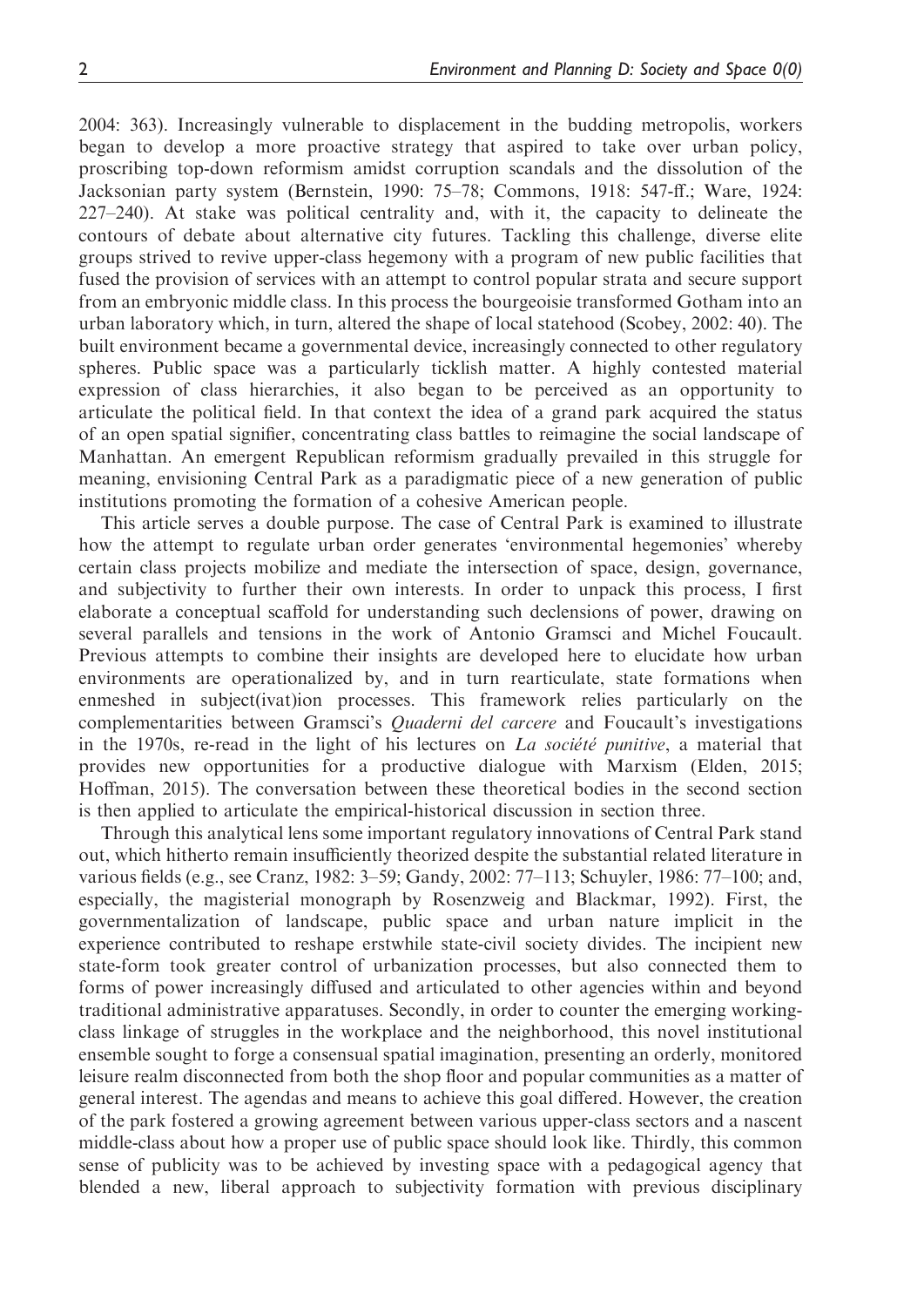schemes. In a vision that would become an intrinsic element of subsequent reform, a moralized urbanization should help to mold autonomous individuals capable of reproducing normative, decorous deportments. Subjects were being recast as the terminal ends of a capillary statehood.

Critical approaches have problematized the conventional portrait of Central Park, depicting it as a bourgeois landscape created for the enjoyment of local elites (Rosenzweig and Blackmar, 1992) or the intensification of real estate profit (Gandy, 2002). Still, these conditions were not specific to our case at that time. Less controversial institutional schemes and much more lucrative methods were available to create exclusive leisure areas and boost property values—the Viennese Ringstraße or Haussmann's boulevards in Paris are two examples of contemporary initiatives that mobilized real estate and financial capital to build grand elite sceneries. Moreover, the connection of landscaped spaces with speculation and the creation of exclusive promenades were common phenomena in Manhattan since the 1830s, with the tradition of small gardens in upper-class neighborhoods (McNeur, 2014: 47).

The analytical toolkit I propose illuminates a more genuine aspect of Central Park: its capacity to integrate these moments in a more ambitious political and regulatory experiment, delineating a general economy of public pleasures and hence forging new forms of hegemony that relied on spatial mediations to reproduce state effects across broader layers of the social body. The park's class character lay in its attempt to materially articulate bourgeois social and cultural preeminence by prefiguring a new common sense of urban order—a representation of space whereby the elite not only reinforced its class boundaries through promenades and carriage drives, but also and especially tried to normalize and educate the entire body politic, rendering its social 'others' a polite, respectful assemblage of subaltern classes. The goal was only partially achieved. However, the experience established a reference framework for subsequent articulations of state forms around urbanization, design and collective pedagogies, illustrating a broader shift in mid- to late nineteenthcentury urban reform, with an emerging mode of capillary governance that used both liberal and disciplinary means to shape a new public sphere.

# Integral state formations, pedagogical power and environmental hegemonies in Gramsci and Foucault

This section explores the resonances between Gramsci and Foucault in order to propose a set of theoretical coordinates for the analysis of urban statehood, which will be applied afterwards in the study of Central Park.<sup>1</sup> Of course, both authors have met before in the work of other scholars. Mouffe's (1979: 201) early remark about Foucault's ''convergence'' with Gramsci has been followed by a now rich tradition of contributions. Cocks (2013), Ives (2004), Kreps (2015), Laclau and Mouffe (1985), Morera (2000) and Olssen (1999: 89–110) have noticed some of the correspondences developed here, albeit not systematically. The fields of history and geography provide especially valuable interpretations of this encounter. Gunn (2006) portrays Gramsci and Foucault as intellectual landmarks for successive social history paradigms with a common focus on the analysis of power formations. Ekers and Loftus (2008: 11) see the combination of the spatial dimensions in the work of these authors as a critical opportunity for ''theorizing the urbanization of capitalist hegemony''. The discussion below extends this tradition with a reappraisal that uses the vantage point of La société punitive—which provides a more obvious engagement with Marxist authors and topics (Elden, 2015; Hoffman, 2015)—to reinterpret Foucault's work during the  $1970s<sup>2</sup>$ .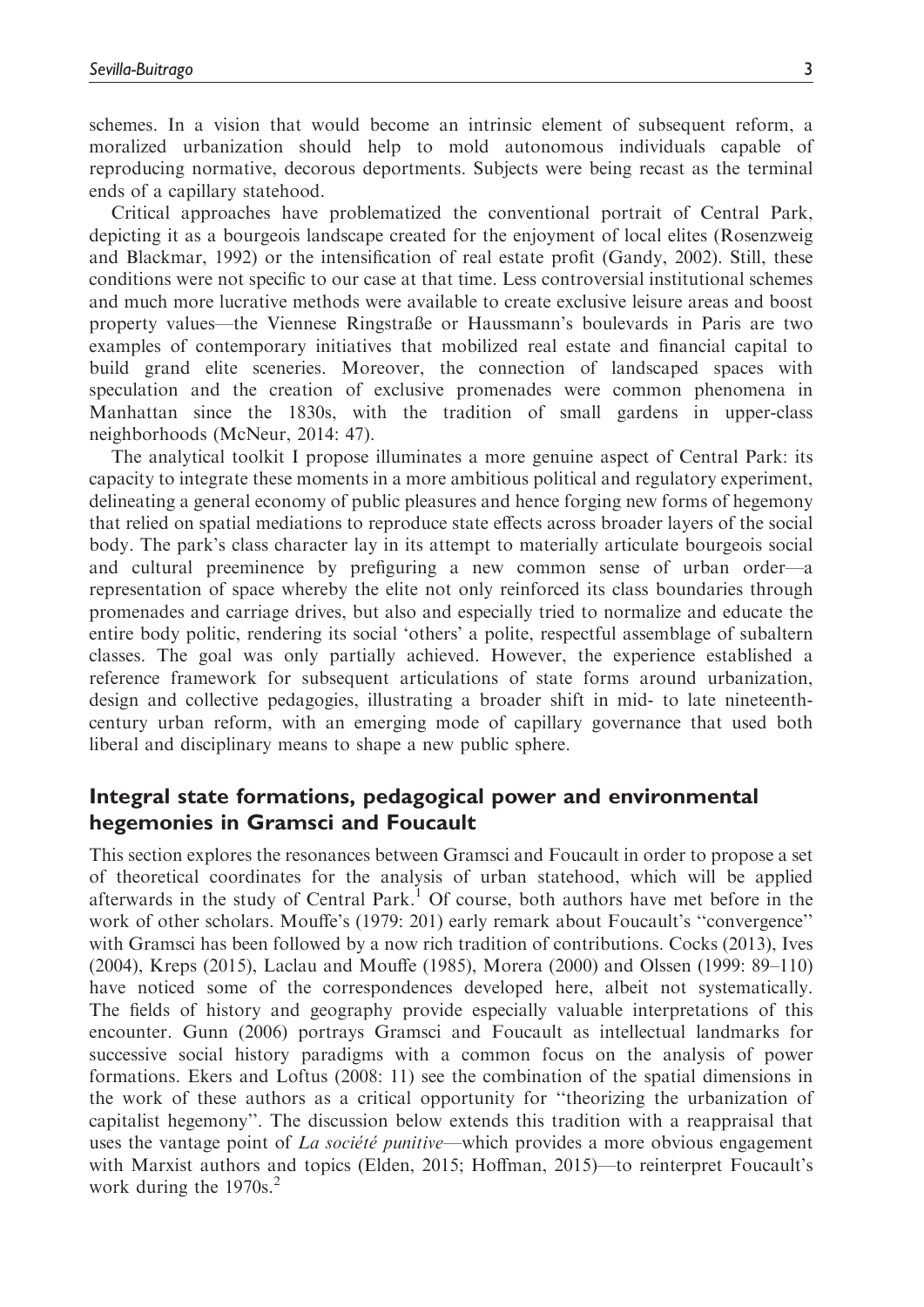This analytical framework will allow to depart from the functionalism implicit in many analyses of Central Park, which present the state as a direct supplier of simple class purposes, be they recreational, economic, disciplinary, or other. My reassessment of the park's governance builds upon four interrelated aspects of Gramsci's and Foucault's works: (a) the development of a new state-form through the proliferation of practices of government beyond conventional administrative apparatuses; (b) the normalization and homogenization of common sense as foundations of a public sphere that secures hegemony and enables the conduct of social conducts; (c) the emergence of pedagogical power and new regulatory techniques to implement these strategies, combining liberal and disciplinary interpellations that take subjects as targets of moral reform; (d) the political mobilization of built environments as governmental technologies and the development of environmental hegemonies at the local scale as a means to stabilize social order.

## Restructuring the state-civil society divide

Both Gramsci and Foucault conceived power relationally, as a substance that articulates state and civil society, regulatory apparatuses and subjects. Problematizing Marxian premises about state supervision of civil society, they endowed the hypothesis of a statecraft that percolates ''down to the private life of each individual'' (Marx, 1869: 38) with political and institutional complexity. For Gramsci, the extension of government beyond administrative apparatuses defines the contour of an 'integral state' that gradually subsumes diverse manifestations of civil society; using a more flexible approach, Foucault emphasized the co-determination of central and peripheral agencies and the emergence of new forms of government as a by-product that reconfigures previous demarcations between both spheres.

While both authors saw the state as the institutional condensation of a bundle of political strategies, the Sardinian developed a more structural account of its morphology and class content. Gramsci (2007: Q4§38, Q8§130, Q13§17)<sup>3</sup> thought of the state not only as a thing or a relation, but also as a condition or quality, the protean effect of schemes for organizing social life. His notion of 'integral state' (Gramsci, 1996: 458–459, 2007: Q6§137, Q6§155, Q13§18, Q15§10) qualifies the political agency as a dialectical unity whose attributes are the 'political society'—the conventional conception of the state as public administration—and 'civil society'—''the set of organisms commonly called 'private''' (Gramsci, 2007: Q12§1; see also Thomas, 2009: 190–193). These moments do not constitute necessarily separated ensembles, but work as different sets of relations so that certain agencies can operate on both spheres simultaneously (Simon, 1991: 72).

The interface between political society and civil society is historically mediated by shifting forms of hegemony. As an arena where rival conceptions of the world collide and struggle to become dominant, civil society sieges and can at the same time be seized by political society (Gramsci, 2007: Q7§18). Depending on the balance of forces at any particular time, civil society can be the engine to transform political society or work as its buttress, reproducing the procedures of administrative apparatuses (Gramsci, 2007: Q6§138, Q7§16). Integral state formations emerged in the second scenario, as a result of the Lampedusian 'revolutions from above' that swept Europe in the decades following the 1848 Springtime of the Peoples (Gramsci, 2007: Q13§7, Q15§11; Morton, 2007: 63–67).

During this phase of 'passive revolution'—whose features were also evident in the contemporary wave of political change in antebellum New York, as we will see—the bourgeoisie expanded statehood to reinforce its rule, incorporating reform initiatives beyond traditional institutions and forging new social alliances with an emerging middle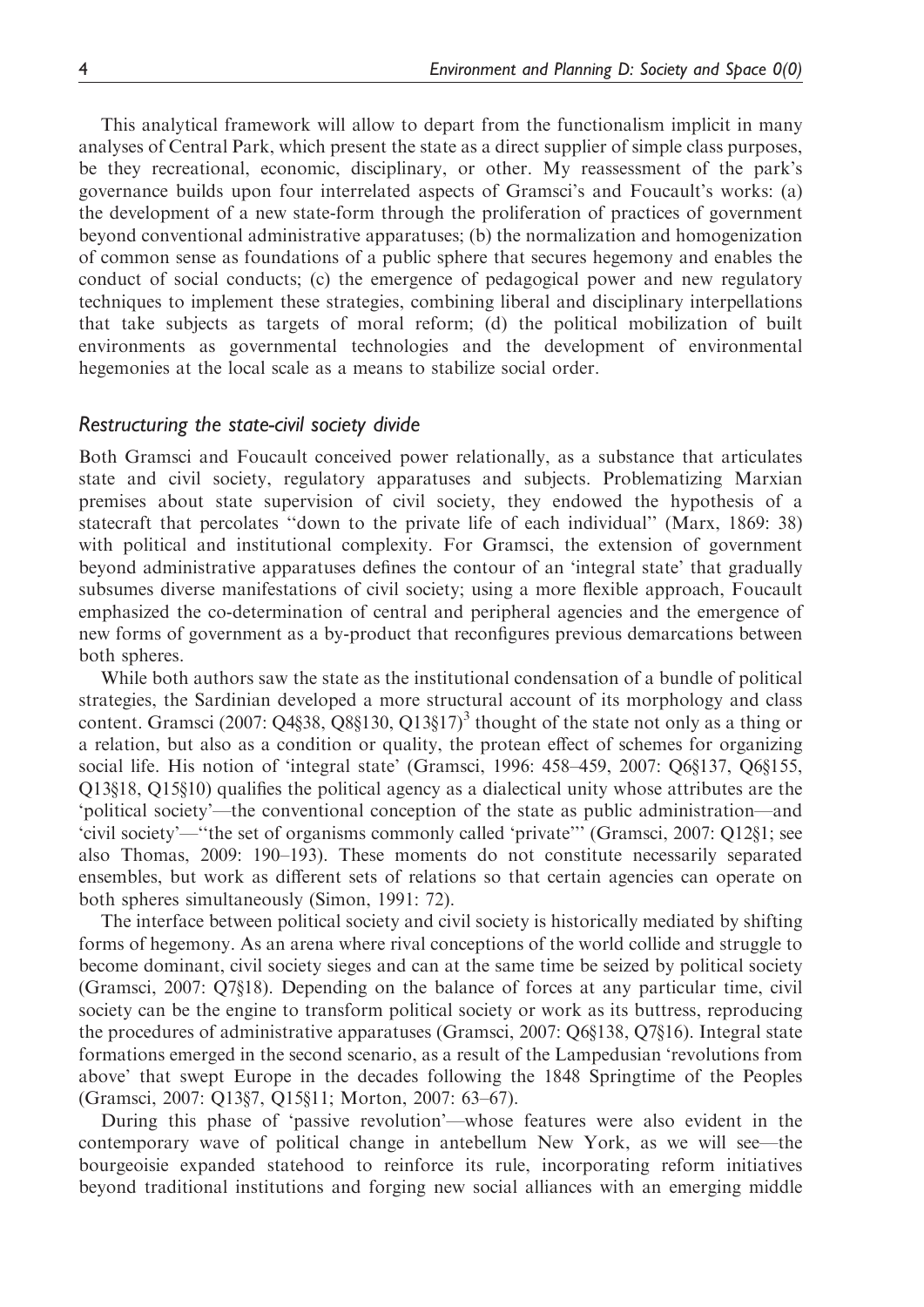class (Gramsci, 2007: Q8§36, Q10-I§9, Q15§62). In this process political societies reshaped, colonized and, ultimately, re-invented civil societies as creatures of the new state-form. Foucault (2004a: 357–358, 2004b: 299–301; see also Foucault Studies, 2015) referred to this problem too in the late 1970s, from a different political perspective, when he described civil society as a ''technology of government'', the discursive ''correlate'' of a new mode of liberal governmentality. Along with the formation of a nascent generation of institutions in this period, Gramsci (2007: Q7§83, Q13§37) identified new regimes of publicity as the key intersection between political society and civil society, an interface across which the former reconfigures the latter. Again, we find echoes of this formulation in Foucault's (2004a: 77, 281) depiction of the public as something that states mold by means of practices of truth in order to shape opinions and behaviors.

But Foucault's earlier contributions reveal an even more obvious consonance with Gramsci's interpretation, especially in *La société punitive*. Here he suggests a similar interrelation in the historical development of new linkages between state and civil society, emphasizing the circularity of the process (Foucault, 2013: 109–113). Initially, self-disciplined bourgeois groups try to moralize social order and demand that state apparatuses incorporate this imperative in order to control the lower orders. This moralization of the state is followed by a gradual ''statization'' of the punitive tactic and later by its dissemination in the entire social fabric (Foucault, 2013: 115). Civil institutions then reproduce the mechanisms of state apparatuses and converge in their mission to reform the working class, operating as ''power multipliers'' in a society that tends to adopt a state structure (Foucault, 2013: 192, 211, 214–215). Foucault (1975: 140, 215, 1997: 39) subsequently underscored the role of police as a vehicle for this distribution of state power in the social body and suggested that state apparatuses themselves sit upon this network of scattered devices. Social dominance hinges upon this process of capillarization, as the elite incorporates and delegates certain functions to groups which initially held different interests (Foucault, 2013: 128–129). Such diversion legitimates the actions of a state that now appears as a mediator between classes and social agencies (Foucault, 2013: 168). Foucault (1976: 123–124) later considered the stateform itself as the hegemonic effect of this dynamic, the strategic articulation that binds them together.

#### Hegemony, normalization, and the struggle to shape common sense

In his most developed formulation, Gramsci (2007: Q13§37, Q15§10, Q19§24) conceived hegemony as leadership (direzione), a condition combining consent and coercion, forged in the sphere of civil society but secured through political-society procedures. Hegemony relies on ''diffused and capillary form[s]'' of ''molecular'' power, a constellation of institutions, agents, and material and discursive practices that structure everyday lives by ''modifying ... customs and ... ideas'' (ibid, Q14§13, Q15§11). These hegemonic apparatuses constitute the expanded state as a crystallization of governmental moments beyond the conventional administrative fabric (ibid, Q3§49, Q6§136). They compose social identities, guiding allied factions, and controlling, reforming and, if necessary, repressing antagonistic groups (ibid, Q12§1, Q19§24).

Hegemony is a ceaseless discursive struggle for the production of common senses that shape forms of consciousness (ibid, Q10–I§12, Q11§13). It attempts to totalize the field of the intelligible, mediating structures of feeling, images of the world and experience on an everyday basis (ibid, Q10–II§44, Q11§67). Politics thus becomes a battle to stabilize collective meanings that prescribe how to live in common, and hegemony the capacity of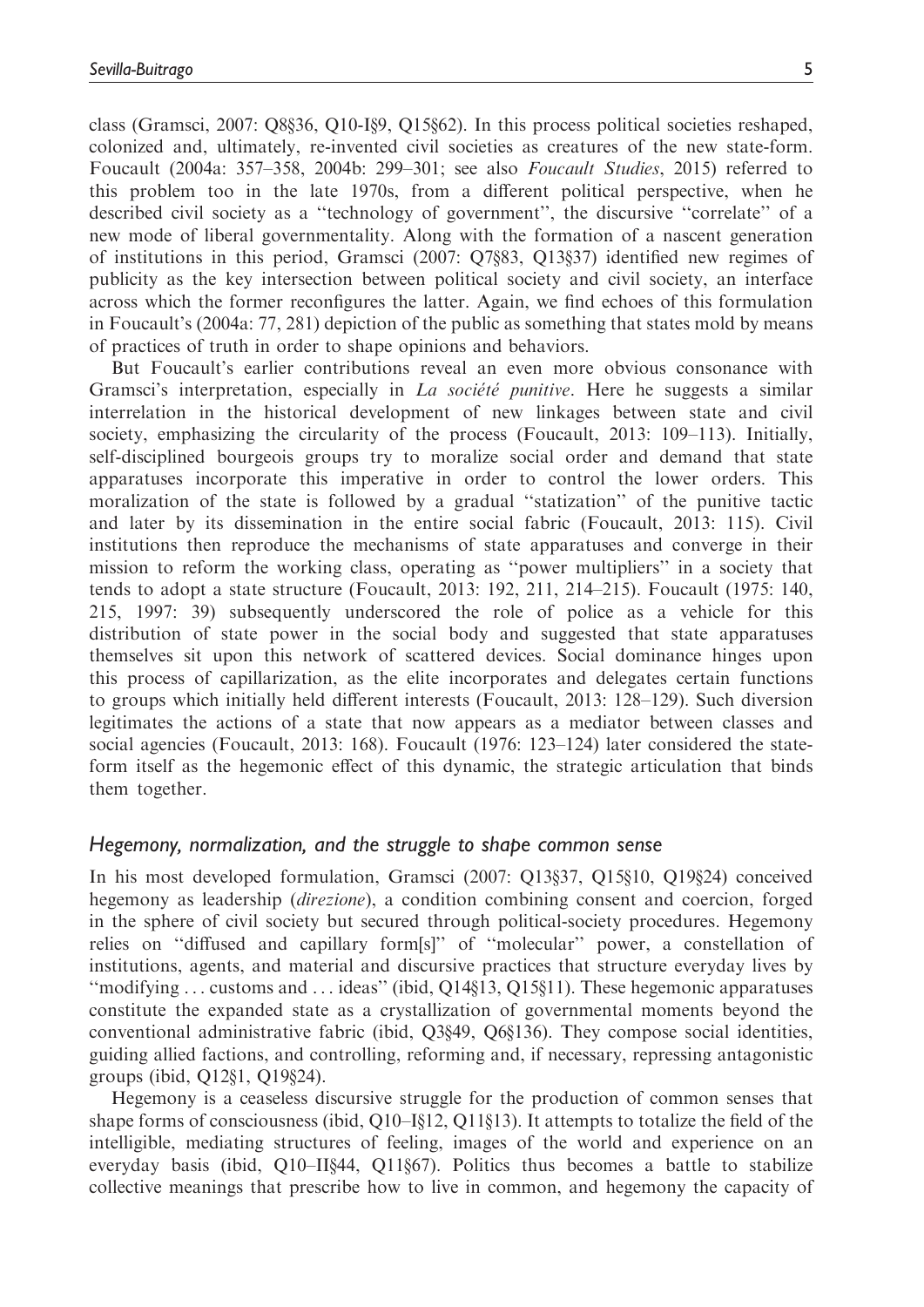particular blocs to present their own agendas as universal interests, turning them into ''norms of conduct for the entire population'' (ibid, Q6§79, Q13§17). In this context, conceptions of the world are strategic because they have material correlates in the realm of praxis that embody these norms and configure social order (ibid, Q11§13); they operate ''transitorily—via emotions—or permanently'' as a drive ''whereby the intellectual base is so rooted, assimilated and experienced that it can become passion'' (ibid, Q10-II§44). Hence the ''reform of consciousness'' strives to homogenize fragmentary, incoherent popular common senses, introducing a ''new moral'' in order to forge an organic cohesive people (ibid, Q10- II§12, Q11§13, Q15§13). However, this is always a labyrinthine project requiring constant readjustments, precisely because common sense ''is not a singular conception, identical in time and space'' but the multitude's variegated expression (ibid, Q8§173). As will be seen, the trajectory of Central Park illustrates the precarious, open condition of these dynamics of homogenization.

In La société punitive Foucault  $(2013: 213, 220)$  provides essential indications to understand how ''institutions of normalization'' articulate this process, naturalizing the interests of a particular social group. His mentor, Georges Canguilhem (1988: 182–183), had theorized the ascent of a ''normative class'' in the late eighteenth century and early nineteenth century, an elite with the ''power to identify ... the function of social norms with the use that class made of those whose content it determined''. Following that thread, Foucault analyzed the formation of ''apparatuses of confinement'' (appareils de séquestration) that produce 'normal' individuals by moralizing popular and proletarian behaviors through a direct or indirect control of existence (Foucault, 2013: 179, 217, 221, 242; see also 1997: 34–35, 225, 1999: 24, 45–48). He later observed that the more liberal "apparatuses of security" (dispositifs de sécurité) prolong the attempt to turn an amorphous people into a well-ordered 'population' by other means (Foucault, 2004a: 44–45, 57–58).

## Subjectivity, pedagogical power and the assemblage of government techniques

The parallels between Gramsci and Foucault are even more palpable—and particularly relevant for our study of Central Park—in the analysis of power as a process that generates new articulations between the state and subjects, reaching the point where new citizens are engineered with a self-regulated subjectivity that replicates governmental action (Foucault, 1982: 789–790; Gramsci, 2007: Q8§142). Although Foucault delved deeper into this question, the Sardinian provided a striking precedent for his interpretive strategies. Gramsci (2007: Q8§130) advanced the perspective of an ''organic unity'' between state and subject inasmuch as the former deploys an "element of active culture" that "create[s] a new civilization, a new type of ... citizen'' whose spontaneous initiative becomes the ''normal continuation'' of political society. Stabilizing ''norms [as] rules of life and conduct'', the self-governed deportment of individuals acquires a ''state character'' and embodies ''new forms of state life'' (ibid, QC8§130, Q14§13). While Foucault also read the subject as an effect of power, he hinted at a ''co-evolution of modern statehood and modern subjectivity'' (Foucault, 1982: 782–783; Lemke, 2007: 44), with new practices of government based on "systems of subjectivation" (systèmes d'assujettissement) that "manufacture individuals'' (Foucault, 1975: 30, 172, 1997: 38–39). Police—broadly understood as the ensemble of mechanisms securing social order (Foucault, 2004a: 320–321)—plays a central role in this endeavor. Associated to specific facilities or as a holistic function covering the entire social spectrum (Foucault, 1976: 35, 2004a: 329–331, 2013: 123), it guarantees the integration of subjects in a state framework by distributing individuals in a set of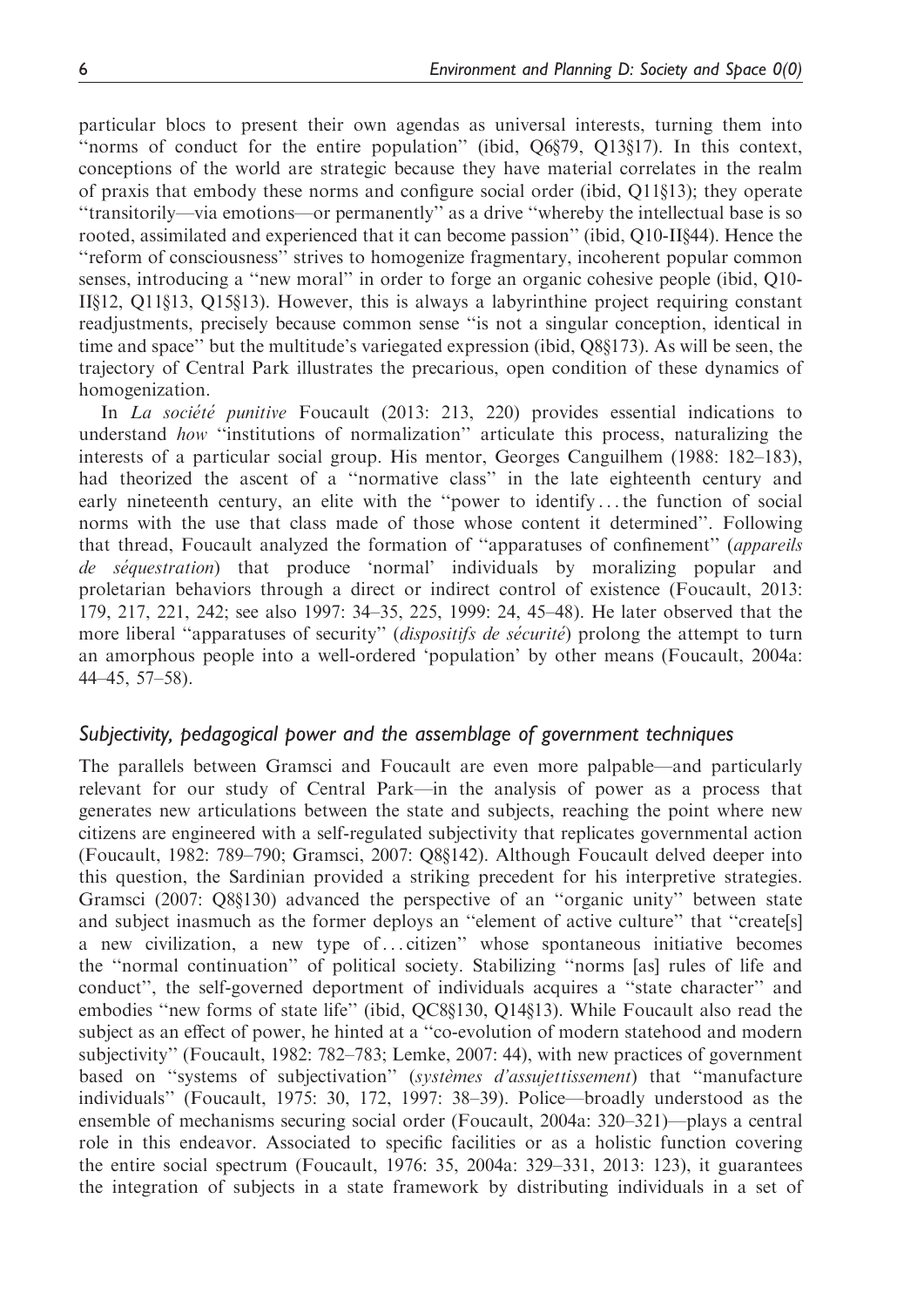institutions and activities throughout their lives (Foucault, 1975: 144, 2004a: 329–330, 2013: 210, 214, 234).

The pedagogical essence of government in this process of subject(ivat)ion is another common feature in both authors. In La société punitive Foucault (2013: 243; see also 1975: 238) presents the ''master'' as the paradigmatic figure of a regime of ''total education'' that invests social institutions with an instructional mission. These agents of productive power inculcate conducts on an everyday basis, only occasionally resorting to punishment (Foucault, 2013: 109, 113–114, 242). Subsequent analyses led into the idea of pastoral power and a conduct of conducts that spans the individual's whole existence (Foucault, 2004a: 129–134). Forty years before, Gramsci (2007: Q10–II§44) had already observed that ''[e]very relationship of 'hegemony' is necessarily a pedagogical relationship'', noting that this bond ''exists throughout society as a whole''. Critical reflection on education pervades the Quaderni, either as a power-analytical perspective—which will be emphasized here—or as a political project through the linkage of philosophy of praxis to a re-education of the masses. For Gramsci the integral state ''transformed [its] entire function'' to ''become an 'educator''' (ibid, Q8§2), making ''educative functions'' its ''most important'' activity (ibid, Q26§6). Their ''formative role'' is ''that of creating new and higher types of civilization, of adapting ... the morality of the broadest popular masses ... thus of physically producing new types of humanity'', shaping the environment to transform ''customs, ways of thinking and acting'' (ibid, Q11§22, Q13§7).

This project involves both coercion and persuasion. However, like Foucault, Gramsci emphasized the latter's advantages as a vehicle to produce hegemony (ibid, Q13§37). Pedagogical power transforms coercion into liberality by instilling subjects with a form of self-government that consolidates elite's authority (ibid, Q12§2). In other words, ''liberal'' hegemonies govern through freedom (ibid, Q19§24). Similarly, Foucault's security apparatuses entail a liberalism that rules by constantly manufacturing and organizing freedom (Foucault, 2004a: 49–50, 2004b: 65–66). Liberal governmentality rests upon the relative autonomy of individuals—the state channels collective desires, providing services that shape them in the image of an alleged general interest (Foucault, 2004a: 75, 77). While Gramsci's remarks about the combination of both strategies remained intuitive, Foucault developed a more consistent account of the specific articulation of diverse power technologies in various contexts. Between 1977 and 1979 he put forward a tentative synthesis of disciplinary, police, biopolitical and security mechanisms, suggesting that they can be understood as moments that appear simultaneously to regulate different aspects of social life (Foucault, 2004a: 361, 2004b: 68). The continuity or separation between punitive and liberal techniques, between negative and positive forms of power, depends on ad-hoc strategies that obstruct certain practices while encouraging others (Foucault, 1976: 124, 135). The state is the effect resulting from these (re)assemblages, the reactivation of old procedures and their connection to new mechanisms (Foucault, 1997: 215–216, 222).

## Spatial apparatuses and environmental hegemonies

Finally, both thinkers provide inspiration to grasp how state power becomes materially articulated in the built environment.4 I will conclude this discussion by considering some general political-spatial implications of the elements above. A tradition of texts has developed Gramsci's frequently implicit spatial ruminations beyond his attention to the political geography of international relations, focusing on how hegemonic struggles to mold the material structure of ideology produced the modern urban fabric and the local integral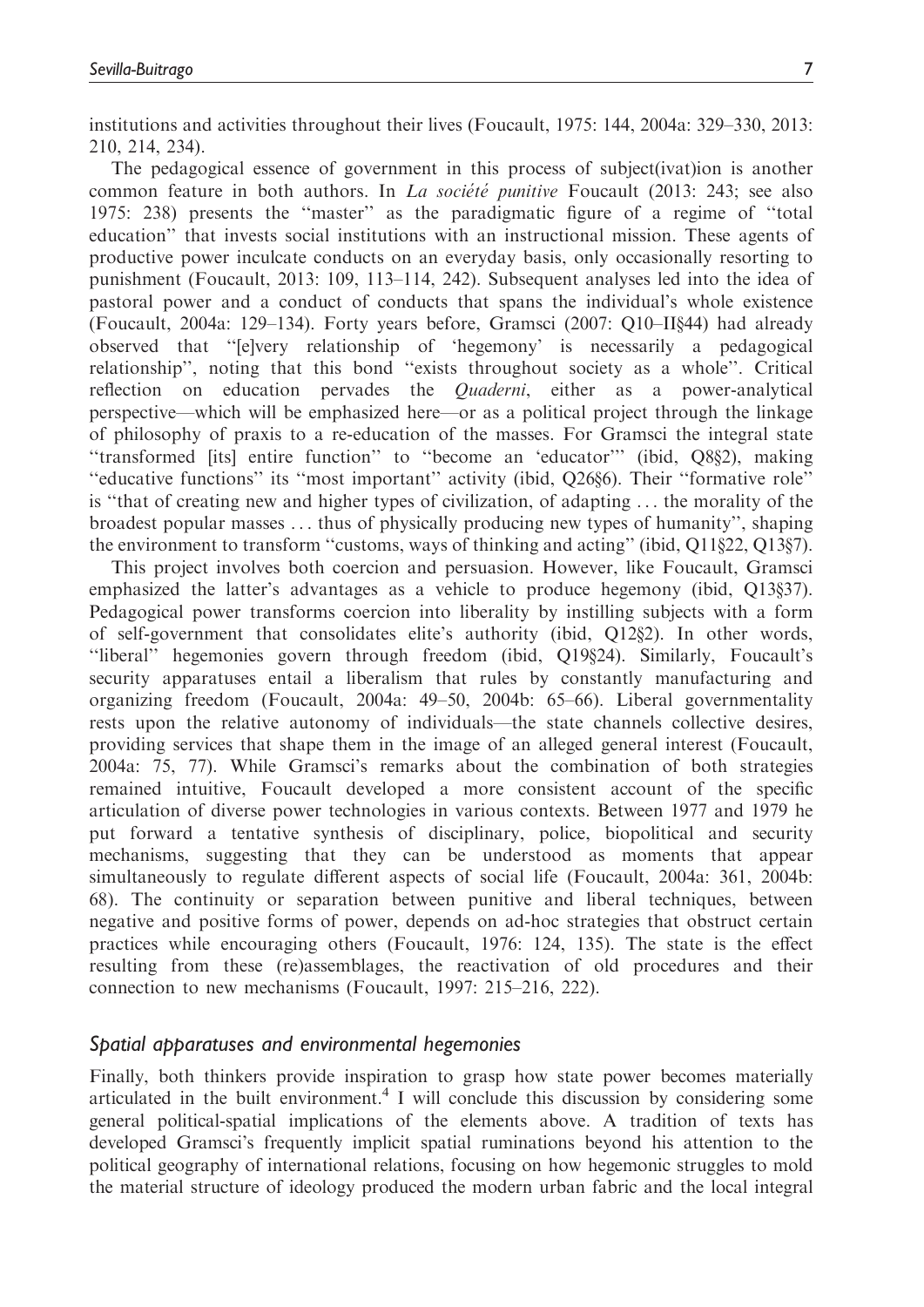state (Davies, 2014: 3216; Ekers and Loftus, 2013; Ekers et al., 2013; Gramsci, 2007: Q3§49; Jessop, 2005; Morton, 2007: 92, 130–131). Extending this line of research, the arguments above can also be utilized in a more speculative approach, with a spatial extrapolation of Gramsci's theorization of language. For him, linguistic practices are the basis of knowledge and feeling, and hence become the object of hegemonic struggles. State normative grammars try to compose subaltern spontaneous grammars in a coherent, acquiescent enunciation of the world (Gramsci, 2007: Q10-II§44, Q29§2; see also Ives, 2004: 90–96). Similarly, harsh battles are waged over the meaning and constitution of the spatial practices that configure the urban environment, over what a city is and what—and who—belongs therein. Regimes of urbanity embody specific social orders. Hence the importance of mobilizing and shaping a 'common sense of public space'. Quoting Marx, Gramsci (2007: Q11§22) concludes that ''if the environment is the educator, it must in turn be educated too''.

Following this intuition, we can speak of 'environmental hegemony' to designate the dissemination of a system of spatial conceptions and performances which are functional to generate this normative grammar of spatiality and the dominant-bloc goals it guarantees. In line with the discussion above, 'environmental hegemonies' should be grasped not as a preconceived overall plan, but as a mobile 'state effect' resulting from struggles to inscribe meaning in social space—the fruit of regulatory maneuvers that, transcending merely administrative measures and mingling practices of government within and outside core state apparatuses, activate certain sociomaterial configurations and spatial procedures to produce environments that compose and buttress a particular social order, securing the reproduction of political power. The process is reflexive. Not only are environments transformed under the influence of hegemonic apparatuses, but the latter are also shaped by the milieu in which they operate and are themselves generated through these procedures. Sustained as they are by unceasing environmental battles, these state assemblages are often contested and unstable. However, they are all but accidental and respond to specific political and class determinations.<sup>5</sup>

The forge of environmental hegemonies requires at least, (a) the design of a coherent pattern of material everyday practices and its articulation as a spatial common sense embodying a conception of urban worlds; (b) the organization of apparatuses that promote the assimilation of such practices by supporting and subaltern groups; and (c) the implementation of devices that secure the control and repression of antagonistic spatialities. Here Foucault re-enters stage, showing how these apparatuses and forms of hegemony are sustained by complex ensembles of spatial techniques and knowledges. As is well known, Foucault studied how elite anxieties about outcasts and idle workers triggered new governmental approaches which turned spatial mechanisms into strategic regulatory devices. His analyses, however, tend to be more incisive on the scale of the building and with reference to architectural typologies within the tradition of the Enlightenment. While he provided illustrations of schemes for the economic organization of national territory under sovereign power (Foucault, 2004a: 15–17) and identified the police as the condition of possibility of modern cities in disciplinary societies (Foucault, 2004a: 343–344), we lack conceptual equivalents as effective as the panopticon (Foucault, 1975: 201–210) or the prison-form (Foucault, 2013: 72, 85–86, 230) on those scales and in relation to postdisciplinary power formations.

Under the security paradigm he referred to more diffused, centrifugal techniques of urban government (Foucault, 2004a: 46, 65–66) that take ''the effects of the environment'' as their "field of intervention" (Foucault, 1997: 218), mobilizing it as a means to shape the population's physical and moral condition (Foucault, 2004a: 22–25). In that sense, nineteenth-century cities and public space appear as the privileged arena for the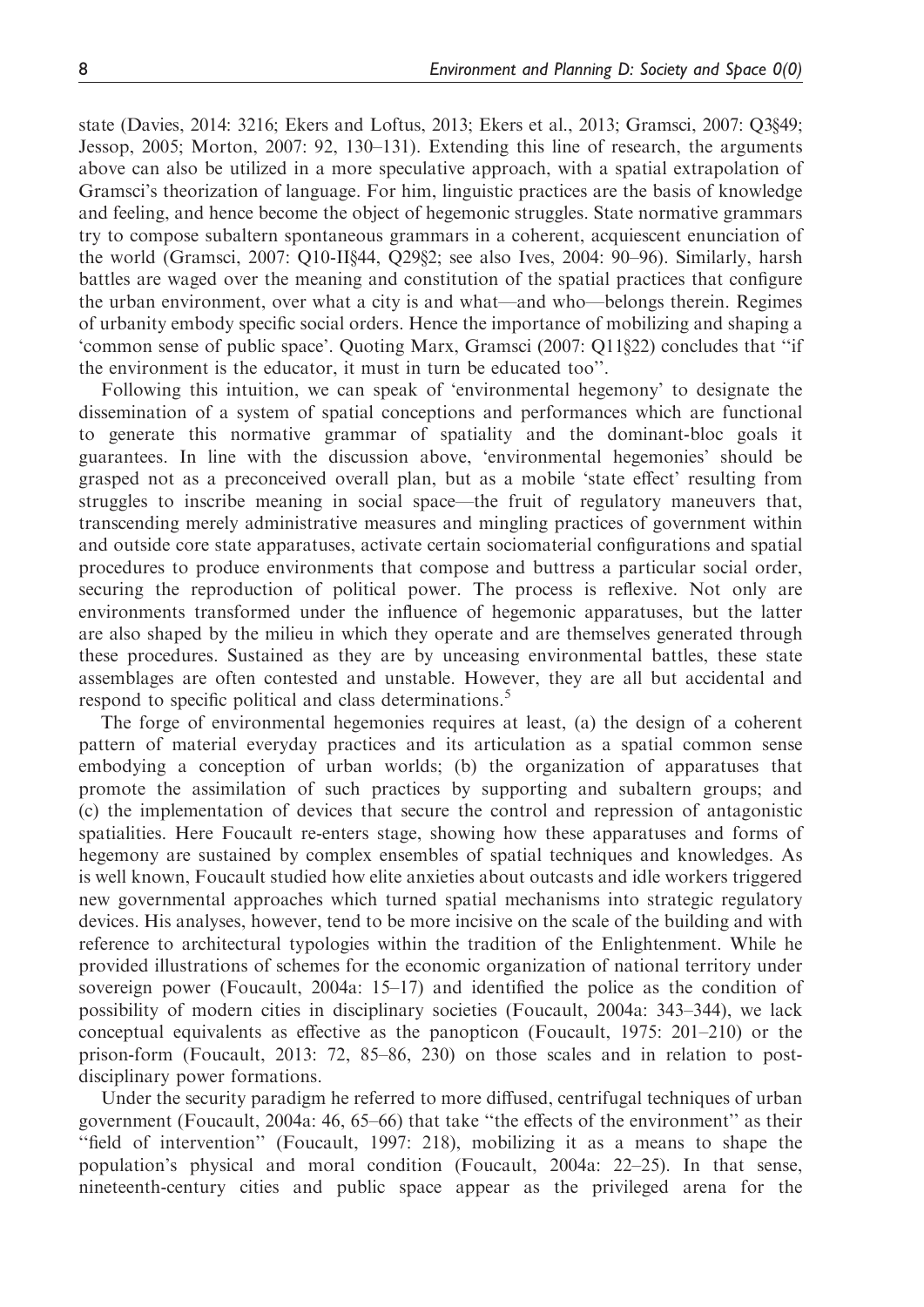deployment of a new form of liberal governmentality, a 'rule of freedom' that preserved police approaches but embed them in a wider scaffold of normalization techniques (Joyce, 2003). Foucault, of course, didn't develop this line of inquiry. The discussion in the next section suggests that, within that historical context, this tendency to loosen the punitive scheme (Foucault, 1975: 174) is better epitomized by what I will call park-form. Fostering generalized access under a common norm, public spaces in the fashion of Central Park pursued a series of mass effects: inoculation of polite behaviors and democratic ideals, gregarious experiences and strategic social segmentation, internalization of governmental attitudes, respectful acceptance and examination of the other, etc. From this perspective, the emergence of landscape architecture, and subsequently that of planning, can be seen as key landmarks of a governmental transformation devised to achieve new forms of environmental hegemony.

# Dispositif Central Park

#### Passive revolution in New York City

The scheme of 'passive revolution' can be rescaled to understand the origins and role of Manhattan's urban reform and Central Park in a more intricate political trajectory than is usually the case. Compared with the oft-mentioned dawn of the Park Movement in the 1840s, the contemporary combination of economic and political crises constituted a much more excruciating element urging regulatory change (Burrows and Wallace, 1999: 833–834). Working-class unrest and reform initiatives between the late 1840s and the early 1850s posed a challenge to bourgeois hegemony that triggered a realignment of elite political actors conducive to conservative reform (Bernstein, 1990: 85–91). Whig and Republican reformism fueled the circularity of governance restructuring and tensions between agencies suggested by both Gramsci and Foucault: initially from civil society, creating new charities and normative discourses; and later, from the administration, implementing an innovative institutional constellation that reshaped, prolonged and bypassed traditional state agencies (Beckert, 2001: 73–76, 92–94; Bernstein, 1990: 185). Actors such as the Association for Improving the Condition of the Poor, the Children Aid's Society or the Union League Club pursued a new social order and the moral reform of the 'deserving' poor through joint public-private ventures or interventionist public institutions that reconfigured the state–civil society divide (Boyer, 1992: 86–107). Despite their partisan origins, these organizations promoted their agendas as a matter of general interest, projecting an image of political centrality, realigning debates around the provision of public services and assimilating former antagonistic groups in their own endeavor. Different sectors of the Democratic Party would join soon and, after the 1863 Draft Riots and the Civil War, bipartisan lobbies such as the Citizens' Association replicated these programs, gaining support from broader strata of an emergent middle class (Bernstein, 1990: 187–188).

The process was not free of difficulties, as Frederick Law Olmsted—a Republican and founding member of the Union League—discovered through his tribulations as Superintendent, Architect-in-Chief and co-designer of Central Park. The initiative epitomized the trajectory of mid-century reformism. In the first steps it was contested by sectors of all classes: from the elite, wary of the impact of eminent domain on real estate property; to the working class, skeptical about the benefits of a then-suburban park for the population of Lower Manhattan; and an incipient middle class, concerned about the associated tax burden (Rosenzweig and Blackmar, 1992: 39–42). Institutions replicated these conflicts, with confrontations of all kinds between different political factions and local and supra-local agencies. However, the issue of social control and order soon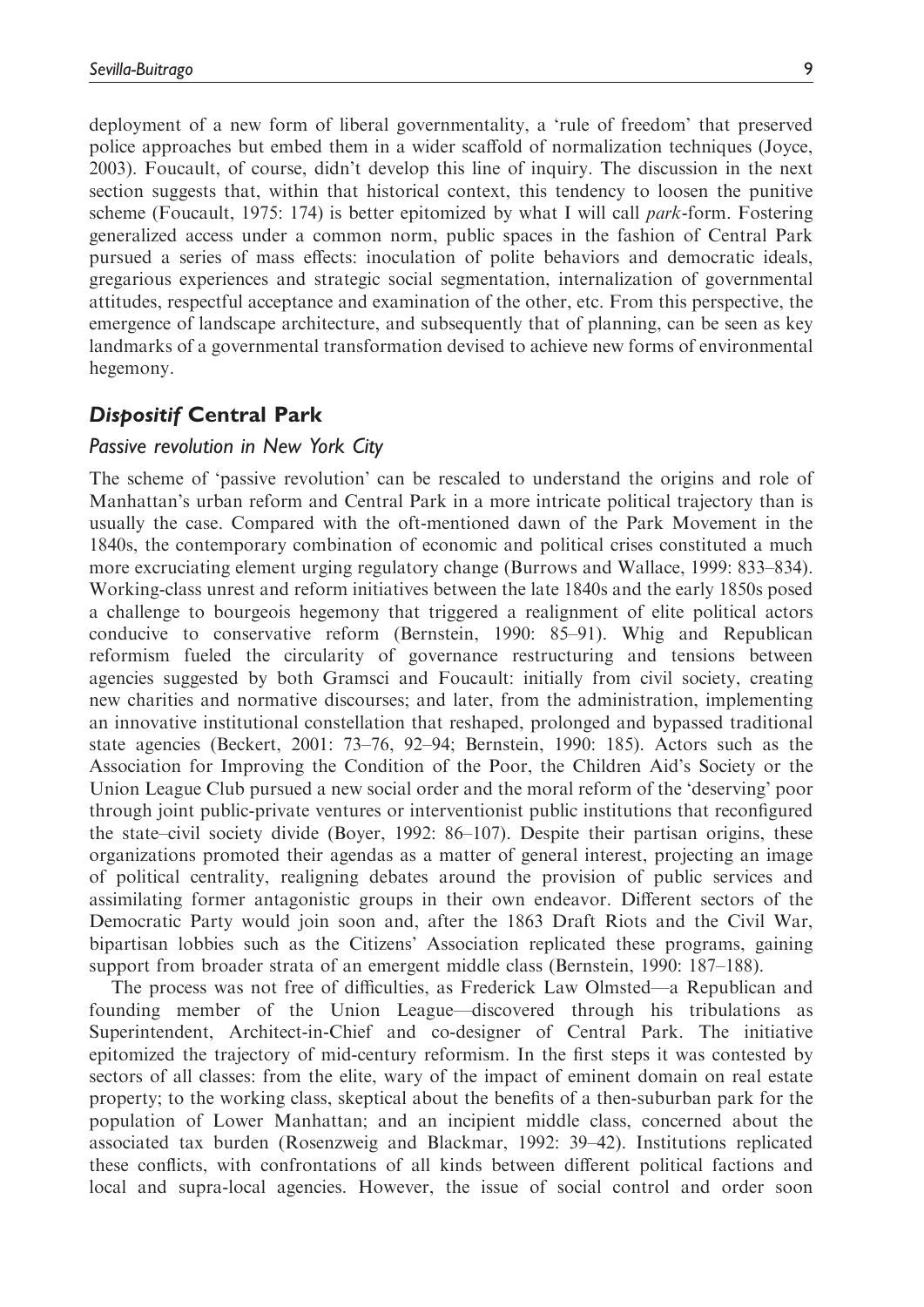became a consensual common ground. Even Mayor Wood—Democrat, regarded as permissive by Republicans—participated in the imagination of the park as a security apparatus, creating a special park police in May 1856 in the first step of his short-lived inaugural Consulting Board (Olmsted Jr and Kimball, 1973: 533). Although contradictions resumed later, by the mid-1860s the main conflicts were seemingly limited to inner administrative struggles and design criteria. The press extolled the benefits of the park. Olmsted crowed about the positive reception by audiences from all classes and the ''exceptionally creditable exhibition of orderliness and decorum'' on its grounds (Olmsted, 1873: 2, 1971). Although this celebratory discourse was only partially accurate, it helped to amplify the consensus about the park's capacity to foster a peaceful confluence of diverse groups and to normalize behavioral patterns in public space. Within a few years other cities were following its lead (Schuyler, 1986: 102–146).

Implicit since the initiative's inception in 1851, this vision was decisively articulated by the newborn Republican Party after 1854, integrating the commercial elite's longing for a representative public space, the industrialists' demand for new institutions for the reeducation of popular conducts, and the cultural gentry's defense of the general benefits of urban parks. After the 1856 New York State election this amalgamation of interests secured an alliance with 'reform' Democrats that ''challenged ... the Democratic Machine in New York City'' with a ''form of non-electoral politics of commission governance'' (Scobey, 2002: 209). Bypassing Mayor Wood, the Legislature in Albany took over key policies of social order and imposed extra-municipal, supposedly non-partisan boards to supervise the metropolitan police and Central Park (Ryan, 1997: 159). These new bodies altered traditional civil society–state balances, departing from the Aldermanic model with a form of commission rule that operated independently from elected politicians while simulating a control of civil society over urbanization processes, a scheme that set the tone for subsequent planning initiatives in the US (Peterson, 2003: 270–271).

A Gramscian approach would require a dissection of these agencies in class terms. The first Park Commission comprised notable members of civil society, all but one of bourgeois extraction (Scobey, 2002: 228). This configuration resembled Olmsted's idea about the social hegemony of the "true American aristocracy", an "élite of the élite" composed of "[m]en [sic] of good stock, ...substance and established high position'' (Olmsted, 1879: 12–13), who would engage in a national crusade to shape the 'American public'—''one of the easiest in the world to regulate'' (Olmsted, quoted in Rosenzweig and Blackmar, 1992: 258). With only a minor ''increase of the friction of governmental machinery'', this group should promote ''places... for re-unions...so attractive to the nature of all but the most depraved men [sic], that the rich and the poor...shall be attracted together and encouraged to assimilate'', generating ''an elevating influence upon all the people'' (Olmsted, 1854, np).

Although extraneous to the board, the working class and the emergent middle class were essential elements in the park's scheme. The reports permanently identified interclass mixing as the main goal. Central Park should ''become a favorite resort of all classes'' (BCCP, 1857: 78, my emphasis; see also BCCP, 1859: 62, 1861: 37–38, 1865: 31), a democratic claim instrumental both to the park mechanism and its legitimation as a matter of general interest. Nature would operate as a universal leveler not only in terms of status but also regarding ethnic diversity, a first step in the ''work of fusing the people of differing nationalities into a homogeneous body'' (BCCP, 1864: 36). Popular behavior was both a major source of anxiety and the central target of commissioners from the onset, as we will see (Olmsted, 1971: 95). The fragmented 'middling sorts' of independent artisans, shopkeepers, young professionals and clerks—an inchoate class before the Civil War (Boyer, 1992: 61)—soon became an ally in this endeavor. Attempting to shape an identity of their own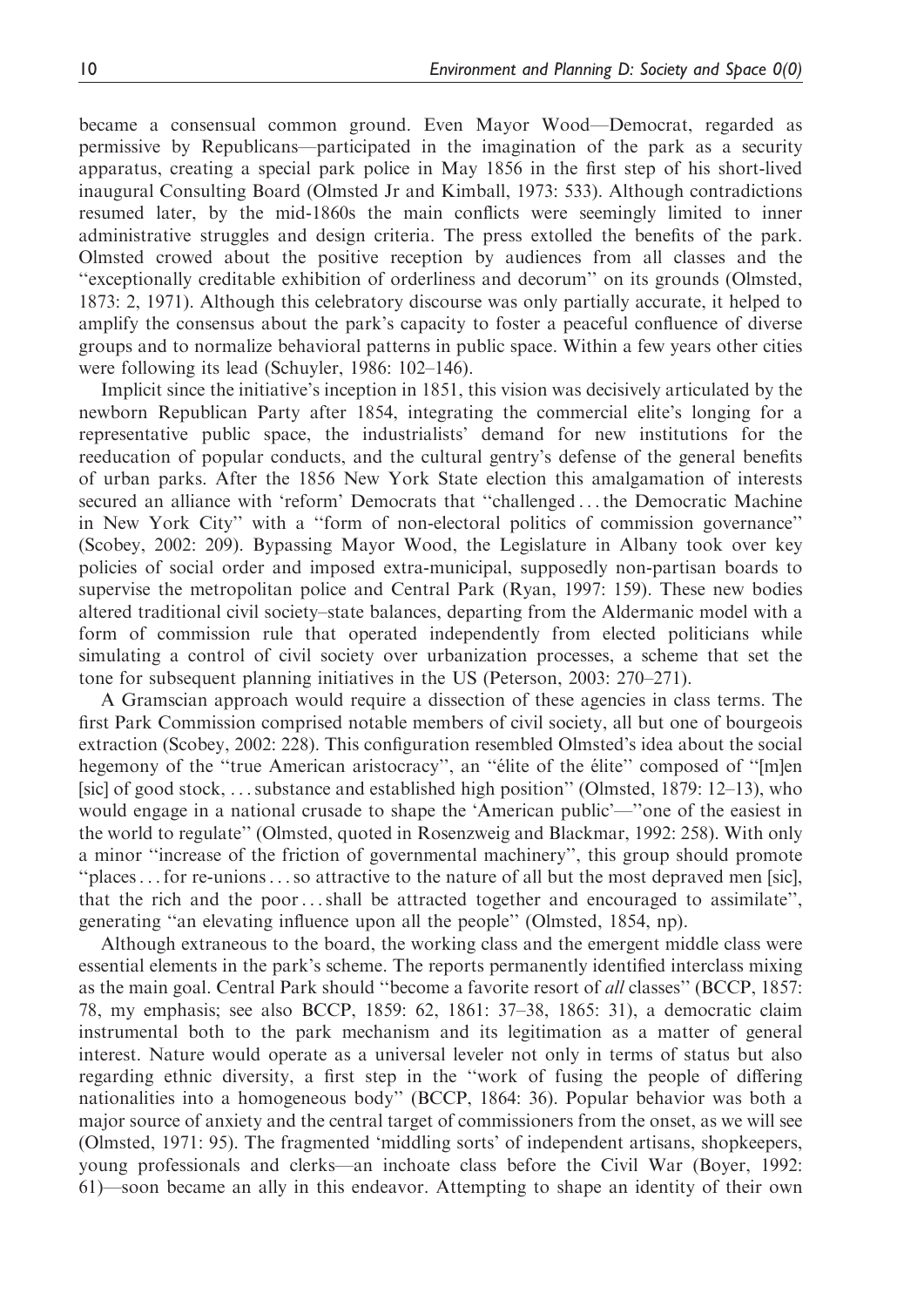in a sharply polarized city and conditioned by expectations of upward social mobility, these groups often emulated elite approaches to public behavior and assumed a subaltern position (Kasson, 1990: 43). They soon became willing disseminators of the decorous deportment the authorities had envisioned, eager to demarcate the boundaries with the lower orders through the adoption of courteous manners (Rosenzweig and Blackmar, 1992: 225–228, 230–232). In fact, while the emerging middle class played a fundamental supporting role in an essentially upper-class campaign to restructure Manhattan's publicity, it is difficult to elucidate whether they were an agent or a by-product of the effort to create a middle public through the cleansing of working-class conducts.

## Park-form: normalizing a common sense of publicity

In line with the above-mentioned normalization of spatial grammars, the morphology of these regimes of publicity was of central political import in a city experiencing profound social change. The modes of appearance in public space had long been markers of social differentiation (Domosh, 1998), but amidst the 1850s turmoil the choreography of the streets became increasingly unstable and contested. Central Park constituted an institutional attempt to stabilize and normalize public conducts. The unprecedented over-regulation of the park's design and ordinances tried to preclude the potential ''prevalence ... of vague, immature ... and muddled ideas of [its] purpose'' (Olmsted, 1886: 8). This 'empty-signifier' condition had to be removed, shaping in advance a new, 'normal' use for the park's shared places that aspired to become a common sense of publicity. As Olmsted warned, the ''Park is not simply ... a ground to which people may resort to obtain some sort of recreation'', but one to do so ''in certain ways and under certain circumstances'' (BCDPP, 1872: 26–27)—''ignorant'' New Yorkers would ''need to be trained to the proper use of it, to be restrained in the abuse of it'' (Olmsted, 1857: 6).

But how was that goal to be achieved? The discussion about the combination of different ranges of techniques is especially helpful here. The decision to proactively regulate park practices predated Olmsted's incorporation as Superintendent. Actually he owed his appointment to his knowledge of European police systems (Olmsted, 1882: 23) and his commitment to the ''[a]dministration and management of the public introduction to and use of the park'' (Olmsted, 1990: 153). ''The preservation of order [was] of the very first importance'' from the beginning but it was pursued through a subtle, ambivalent approach that fused liberality and discipline, ''freedom'' and ''restraint'' (BCCP, 1861: 37–38). It is in this sense that we could talk of a 'park-form' as an important moment in the articulation of apparently heterogeneous spatial-governmental strategies. If the panopticon was for Foucault the diagram of disciplinary power, the park can be taken as the site of a government that promotes liberal measures but complements them with punitive mechanisms. It could be argued that, as a simultaneous source of pleasure, education and punishment, this new spatial paradigm epitomized the emergence of new techniques combining incentives and castigations, positive and negative subjectivations.

# Pedagogical devices: design, police and the regulation of deportment

The strategy in Central Park combined three regulatory mechanisms—design itself, a special police body and park ordinances—to produce a regime of place that was later reinforced and disseminated through other institutional and civil agencies, such as the school system, the press or literary and pictorial representations. The park should ''furnish instruction with amusement'' (BCCP, 1861: 99), promoting a gregarious, passive experience of public space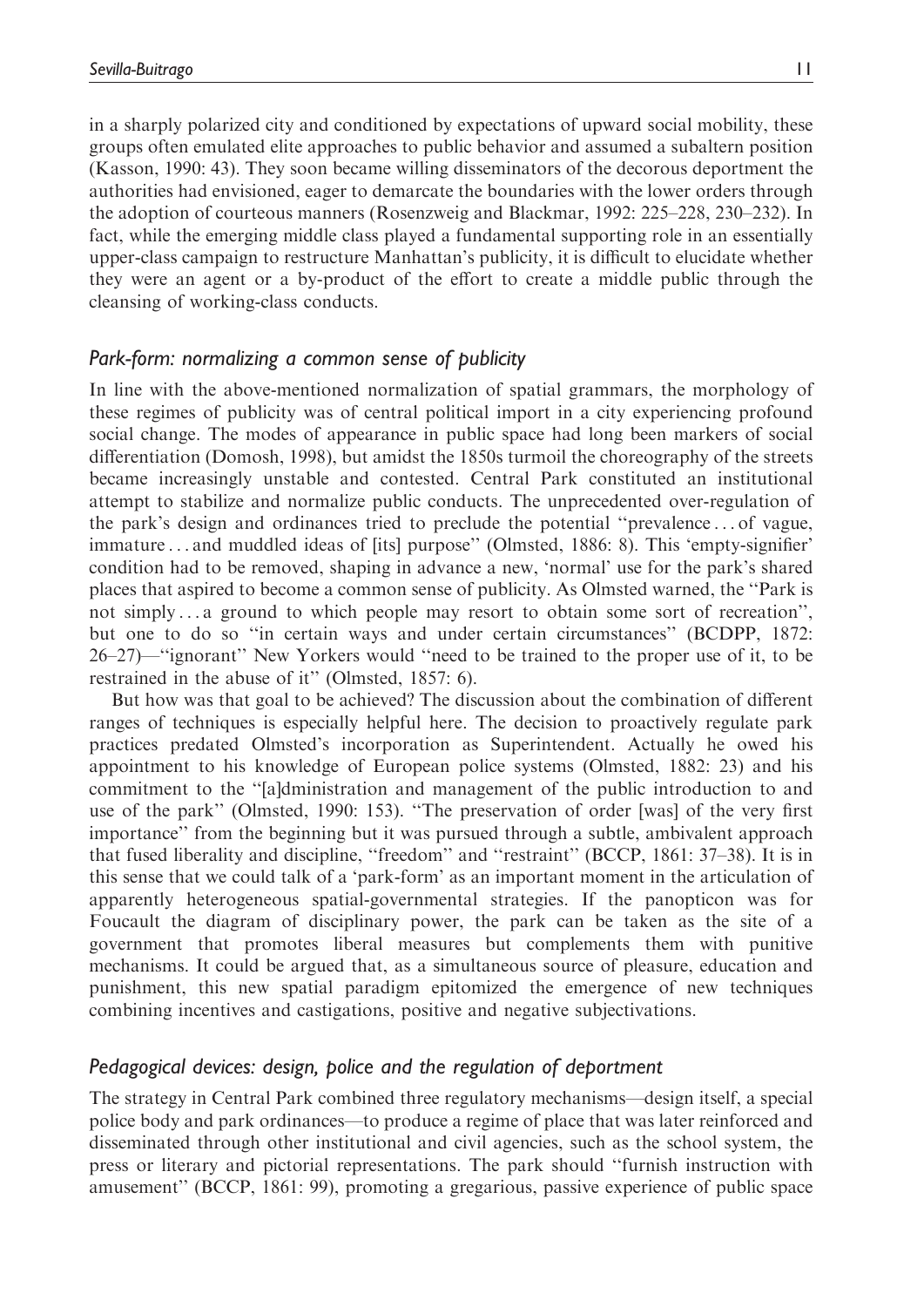to foster the assimilation of new deportments (Olmsted, 1971: 74). Governmentalizing collective desire, the ''[g]eneral gayety'' of ''pleasure-seekers'' (BCCP, 1861: 101) was slowly penetrating state calculation. The commissioners regarded this pedagogical 'conduct of conduct' as a complex task demanding delicacy, and wondered whether the rules needed to make the park "operate as an *educator* of the people, w[ould] meet with cheerful acquiescence'' (BCCP, 1862: 37, my emphasis).

Olmsted and Calvert Vaux, his partner in the Greensward project for the park, entrusted much of this power to affect visitors to the ''silent teachings'' of design, relying on the tacit seductions of quiet pastoral atmospheres to produce the desired mode of passive reception (BCCP, 1864: 29; Cranz, 1982: 24; Gandy: 2002: 98). The visual approach was combined with a rudimentary socio-functional zoning that structured the park in a series of locations or scenes conceived for particular social groups, where collective interaction and physical exertion were to be monitored or precluded (BCDPP, 1872: 83; Olmsted and Vaux, 1868). Very much like Foucault's (1975: 150) disciplinary ''tableaux vivants'', the park's system of places was devised to turn ''dangerous multitudes'' into ''ordered multiplicities''. But this was only one aspect of the scheme. A Gramscian interpretation would also observe that individuals themselves were required to become agents of state order. Central park was ''planned upon a motive which, in the very freedom it offer[ed] the visitor, assume[d] the exercise on his [sic] part of a degree of circumspection and restraint to avoid the abuse of its advantages'' (Olmsted, 1873: 2). In that sense, park policemen would ''quietly and civilly [point] out to visitors... how they [could] best attain what they desire[d] ... and [caution] them in a respectful, courteous and propitiating way when they [were] going wrong'' (Olmsted, 1873: 9); users, in turn, should acquire the ''confidence to ask and accept what they need'' (BCDPP, 1873: 27, my emphasis). This adjustment of popular desire to a set of normative performances was based not on crude coercion, but on the voluntary acquiescence of visitors to a purported general interest that they should recognize and reproduce. Individual or group preferences ''should be subordinated to the common benefit, not in the spirit that requires obedience to arbitrary orders, but appreciating the propriety of a regulation, in the mild and firm exercise of the necessary authority that requires, for the general good, a respect for a proper rule'' (BCCP, 1863: 28). Similarly, Olmsted asked the guards to proceed as if they ''represent[ed] the general, permanent and legal interests which [each visitor] possessed, in common with all other citizens, in the park'' (BCDPP, 1873: 33).

Despite their military training, park-keepers were instructed to ''be courteous and respectful in the discharge of their duty'' (BCCP, 1862: 37). They should prioritize ''timely instruction, caution, and warning'' over arrests (BCCP, 1860: 45), and ''aid [offenders] toward a better understanding of what is due to others, as one gentleman might manage to guide another'' (BCDPP, 1973: 31). In any case, they could detain misusers and impose fines. According to official reports, sanctions were especially abundant in the park's early days (BCCP, 1860: 45, 1863: 42). Olmsted—described by a friend as a ''potent disciplinarian'' (Scobey, 2002: 216)—considered the control of correct public use of the park his main achievement and a fundamental extension of design (Olmsted, 1990: 153). Actually he is regarded today as a key figure in the modernization of American police force precisely in the sense of the broader approach that interested Foucault, as an agent responsible for shaping new behavioral standards (Thacher, 2015).

Park ordinances were another innovative but strange element in the governmental landscape of antebellum Manhattan, the regulatory basis for the inscription of new grammars of conduct. Although their prescriptions may seem natural today, for the most part they focused on precluding practices that were common in conventional—and largely unregulated—public space at that time. The park was conceived as a 'space of exception'.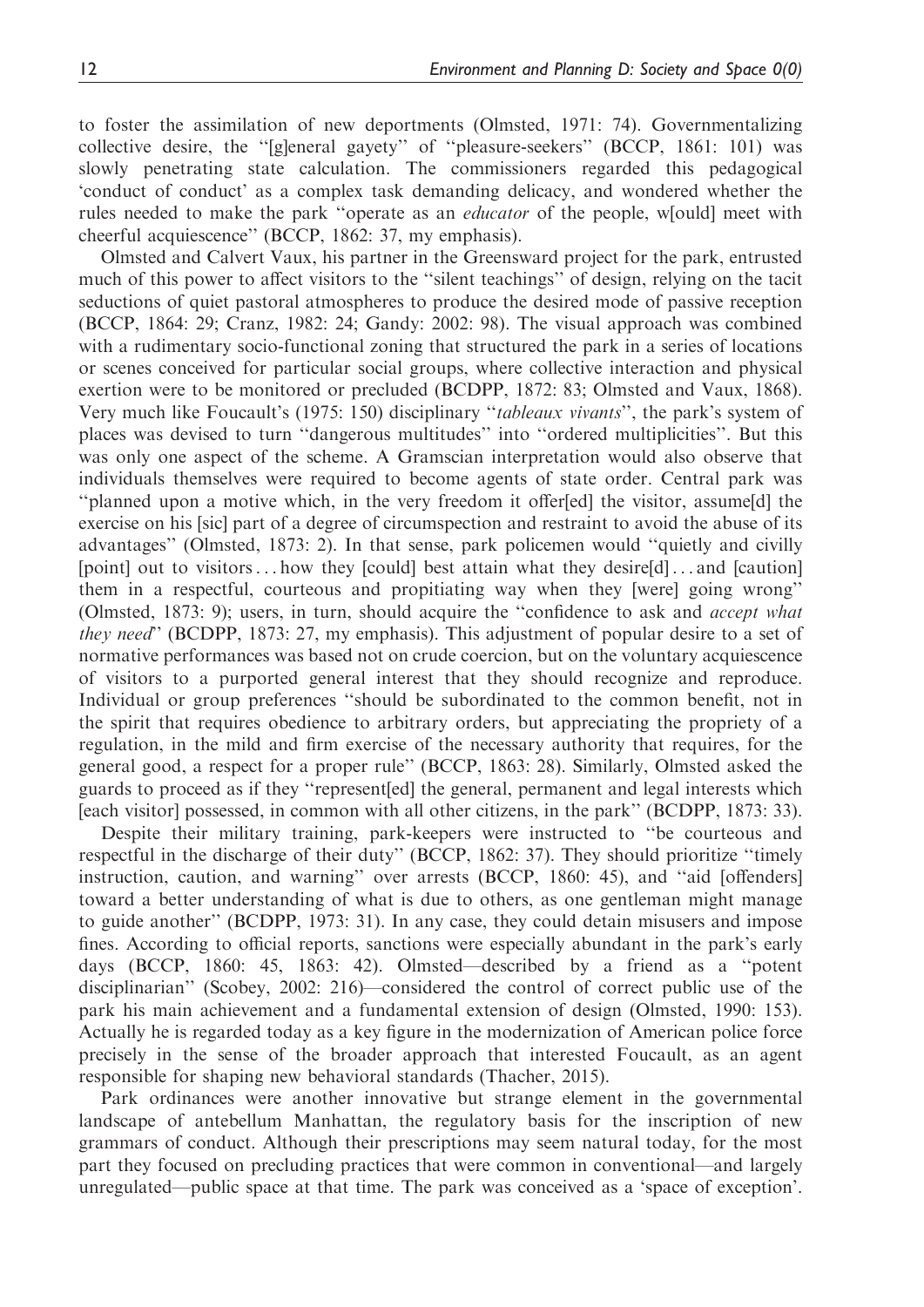Besides restrictions related to safety and the preservation of the park's image, the ordinances dictated modes of access and movement, and banned any activity ''whereby a breach of peace may be occasioned'', such as peddling, ''civic or other procession[s]'', games or sports, "obscene... act[s]", the use of "indecent language", "musical instrument[s]", "flag[s], banner[s]'', etc. (BCCP, 1861: 108–109). Faced with major everyday challenges to its conception of public-space performances, the elite began to act like a normative class and governmentalized its own polite etiquette, endowing it with a regulatory, coercive form. Moreover, the prohibition of any kind of politically charged practice revealed the attempt to neutralize the potentialities of public space as a site of politicization, and indeed the park remained free from rallies at a time when mobilizations were usual elsewhere in the city (Rosenzweig and Blackmar, 1992: 315).

## Capillary disseminations: the role of schools and the media

Initiatives to spread the new use regime started soon after the creation of the park. Devised before Olmsted's formulation of parkways and park systems as organizing principles for city-wide schemes (Schuyler, 1986: 125–146), Central Park was conceived to operate by itself, spurring change in the city as a whole; visitors were expected to behave as orderly subjects in their neighborhoods after the experience of re-education in the park (BCCP, 1867: 35; Olmsted, 1971: 66). The Commissioners, however, saw to it that dissemination was more systematically secured through the interaction with other ''power multipliers'' (Foucault, 2013: 211) within and outside the administration. This was the case, for instance, with the school system and the media—both vital institutions in Gramsci's (2007: Q3§49, Q16§21) account of civil society.

As quintessential malleable subjects, children were a fundamental target, especially after the appointment of Andrew H. Green—former President of the New York City Board of Education—as President of the Park Commission in 1860 and the creation of a special Children's Department (BCCP, 1870: 46–47). Under his initiative the pupils of public schools were organized to participate in monitored playing in the park's grounds every week. The privilege was ''dependent upon regular attendance and good standing ... in the School''; teachers should control ''the proper behavior of their pupils while at the Park'' and make sure that the advantages would be "extended to those only who w[ould] use it properly'' (BCCP, 1868: 113). The experience became a precedent for the playground movement in subsequent decades.

Media was another key vehicle of state integration in Central Park, radiating the new regime of publicity from core apparatuses to civil society even before the inception of the Greensward plan and in newspapers usually sympathetic to labor's claims. In 1853, for instance, Tribune's editor Horace Greeley wrote that ''the workingman and his working wife and working children'' would be ''civilized by the good manners which would spontaneously be the rule [in the park], and be enforced when wanting'' (quoted in Rosenzweig and Blackmar, 1992: 100). From the early 1860s on newspapers published the park ordinances and the commissioners encouraged the elaboration of guidebooks that reproduced the official vision of choreographed assemblies (BCCP, 1861: 99). Olmsted played an important role in this process, recruiting journalists to corroborate that rich and poor could peacefully share public space (McNeur, 2014: 216). Illustrated magazines, guidebooks and postcards helped to visualize the idea of a well-mannered ''democratic crowd'' (Harper's New Monthly Magazine, 1879: 697) and had an important influence on an embryonic middle class, popularizing the park's system of places and thus reinforcing the association of certain spots to particular subjects, activities and experiences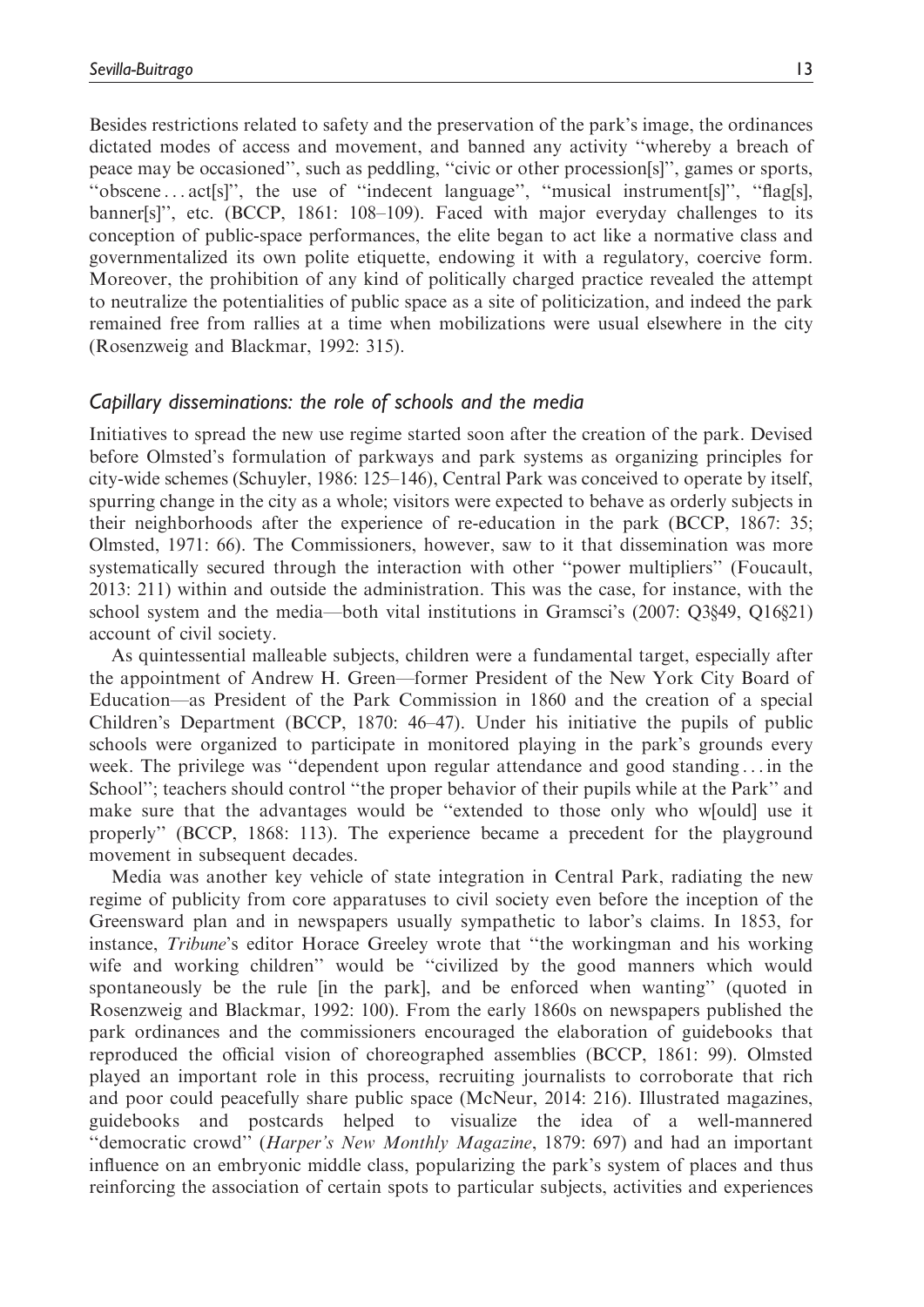(e.g., Cook, 1869; Harper's New Monthly Magazine, 1861; McMahon, 1877).<sup>6</sup> Once stabilized, the same depiction was reproduced for at least a whole century, consolidating the iterative and representational essence of the park's performative archipelago (e.g., Reed and Duckworth, 1967).

# **Conclusions**

According to official statements, Central Park achieved its goals even before completion. In 1867, in another explicit reference to pedagogical agency, the Board celebrated its ''influence as an educator of popular taste'', equating it with museums and applauding the emulation of similar schemes in other American cities (BCCP, 1867: 40). In a very Foucauldian gesture, Olmsted invoked Bentham's Of Indirect Means of Preventing Crimes in a defense of the park's capacity to provide pleasure and ''weaken the dangerous inclinations [of the] lawless classes of the city'', exerting ''an influence favorable to courtesy, self-control, and temperance'' upon them (Olmsted, 1971: 96). More importantly, he observed that visitors gradually internalized governmental attitudes: ''[t]he public seemed not only to submit to the enforcement of the necessary regulations, but to welcome the means used for that purpose''; ''[t]he admonitions of the keepers were generally received in good spirit and willingly heeded, and when this was not the case by-standers were often prompt to reprove the offender and applaud the representative of the law'' (Olmsted, 1873: 2–3). This was a new form of ''organic subject'' that ''govern[ed] herself without ... entering into conflict with political society, thus becoming its normal continuation'' (Gramsci, 2007: Q8§130). In private, though, Olmsted was more skeptical, constantly complaining that everyday deviations from the norm could neutralize the efforts of the Park Commission. A decade after the declarations above, his Spoils of the Park (Olmsted, 1882) summarized the eclipse of decorum on the park's premises due to the relaxation of discipline after his dismissal in 1878.

A premature application of Gramsci's and Foucault's ideas could be used here to conclude that any exercise of power remains open to contestation in the form of counterhegemonies and resistance. Yet this diagnosis would be only partially accurate, obscuring key political aspects of Central Park's afterlife which are more easily discern through the theoretical framework I have suggested. Even if conflict persisted, the strategies at play left a distinctive trace not only on the park itself and the ensuing tradition of large urban green areas, but also on the technical imaginations it propelled and the apparatuses of hegemony based upon them; novel regulatory experiments in inter-institutional and extra-state exchange had been established that rendered the divide with certain civil society agencies more tenuous; despite ongoing everyday transgressions, the new grammars of public space use provided a powerful reference for decades to come, stabilizing particular practices and behaviors as a norm that later discourses and representations would replicate; finally, while the experience was insufficient for the Republicans to take over Manhattan, it at least helped to supersede working-class reform initiatives and to rearrange the political chessboard in a way favorable to the elite. Subsequent social blocs relied on these foundations to amend the strategies and build their own projects in new contexts. As mentioned above, the park's technical and institutional approach had a penetrating influence on urban greening and playground policies, the civic-design movement and commission governance throughout the Gilded Age and, especially, the Progressive Era (Peterson, 2003; Schuyler, 1986). Particular solutions and procedures varied, but the park's common sense of publicity remained a seed for a growing consensus about the goals and instruments of regulated urbanization, becoming an influential reference in the consolidation of town planning in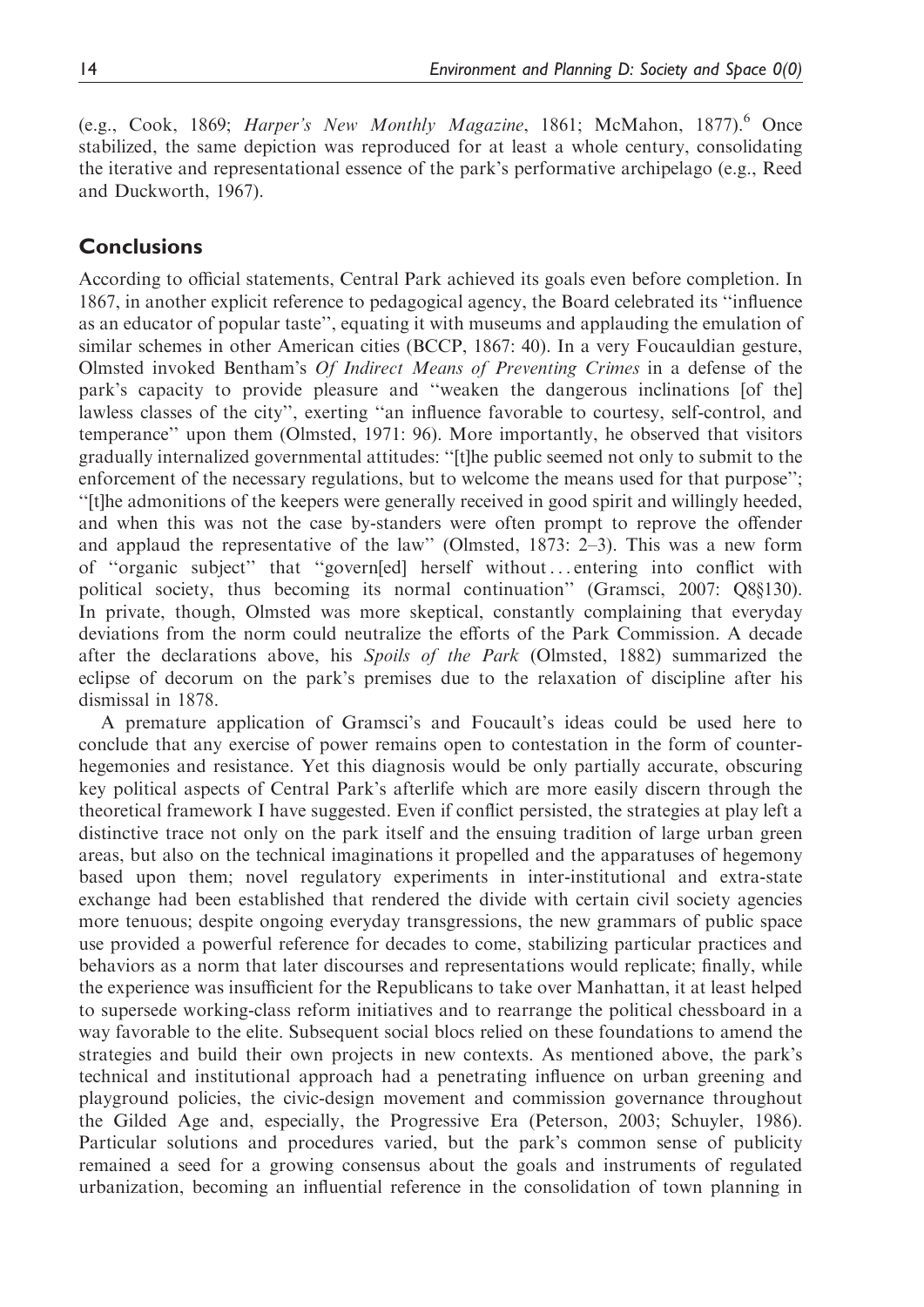the US. With his recipe of disciplinary beauty, Olmsted's ghost still haunted the discourse of the Central Park Conservancy in the 1980s ([Rogers], 1981).

In that sense, the *dispositif* Central Park can be understood as a significant episode in the history of the techniques that shaped our present regimes of publicity, an early attempt to mobilize public space in the political articulation of a deeply uneven and conflictive social geography. Although it did not entirely achieve its goal, the experience provided Manhattan's upper class with a type of dynamic environmental hegemony that paid off later, promoting the statization of reformist approaches and privileging a form of indirect government based on spatial mediations. Central Park reflected the emerging inclination of modern statehood to rely on capillary institutional networks that blurred the boundaries between an expanded state and civil society, triggering the colonization of new regulatory spheres, the reproduction of the procedures of state apparatuses in extra-state forms, and the inoculation of individual behaviors with state organizational principles. The analytical framework I have drawn from Gramsci and Foucault helps to emphasize these aspects of the park's politics and its attempt to stabilize a common sense of urbanity, its relation to the development of the local integral state and its role in the evolution of environmental hegemonies connected to everyday spatialities and subjectivities. This article, however, does not exhaust the potentialities of this conceptual toolkit. Additional contributions are required to prolong the lines of analysis suggested here, particularly through a more detailed engagement with geographical approaches to state theory and secondary literature on Gramsci and Foucault. At all events, I hope the discussion above provides sufficient illustration of how a combination of their insights can reanimate our interpretations of the politics of urbanization, the evolution of state spaces, and the history of spatial techniques.

#### Declaration of conflicting interests

The author(s) declared no potential conflicts of interest with respect to the research, authorship, and/or publication of this article.

#### Funding

The author(s) received no financial support for the research, authorship, and/or publication of this article.

#### **Notes**

- 1. For the sake of brevity I focus on Gramsci's and Foucault's own texts, particularly the Quaderni del carcere and the courses between 1972 and 1979, for which I provide direct translations whenever possible.
- 2. The lectures for this course started in early 1973 at a crucial point in Foucault's complex connections with the French radical left. His Groupe d'Information sur les Prisons – originated in 1971 following the imprisonment of militants of the Maoist group Gauche Prolétarienne – had just dissolved (Eribon, 2011: 380–389). On special occasions, he reciprocated the support Gauche Prolétarienne had given the GIP (Macey, 2004: 106), but Foucault (1972) continued his dialogue with the 'Maos' in a rather discordant tone. It was perhaps the dusk of an intellectual affair started with his arrival at Vincennes in the wake of May 1968 along with Balibar, Ranciere, Badiou and others (Macey, 2004: 86–90). Elden (forthcoming 2017) provides an extensive discussion of Foucault's politics during this period. Foucault would nevertheless maintain a fundamental affinity with Maoism: their common antagonism towards the French Communist Party (Dean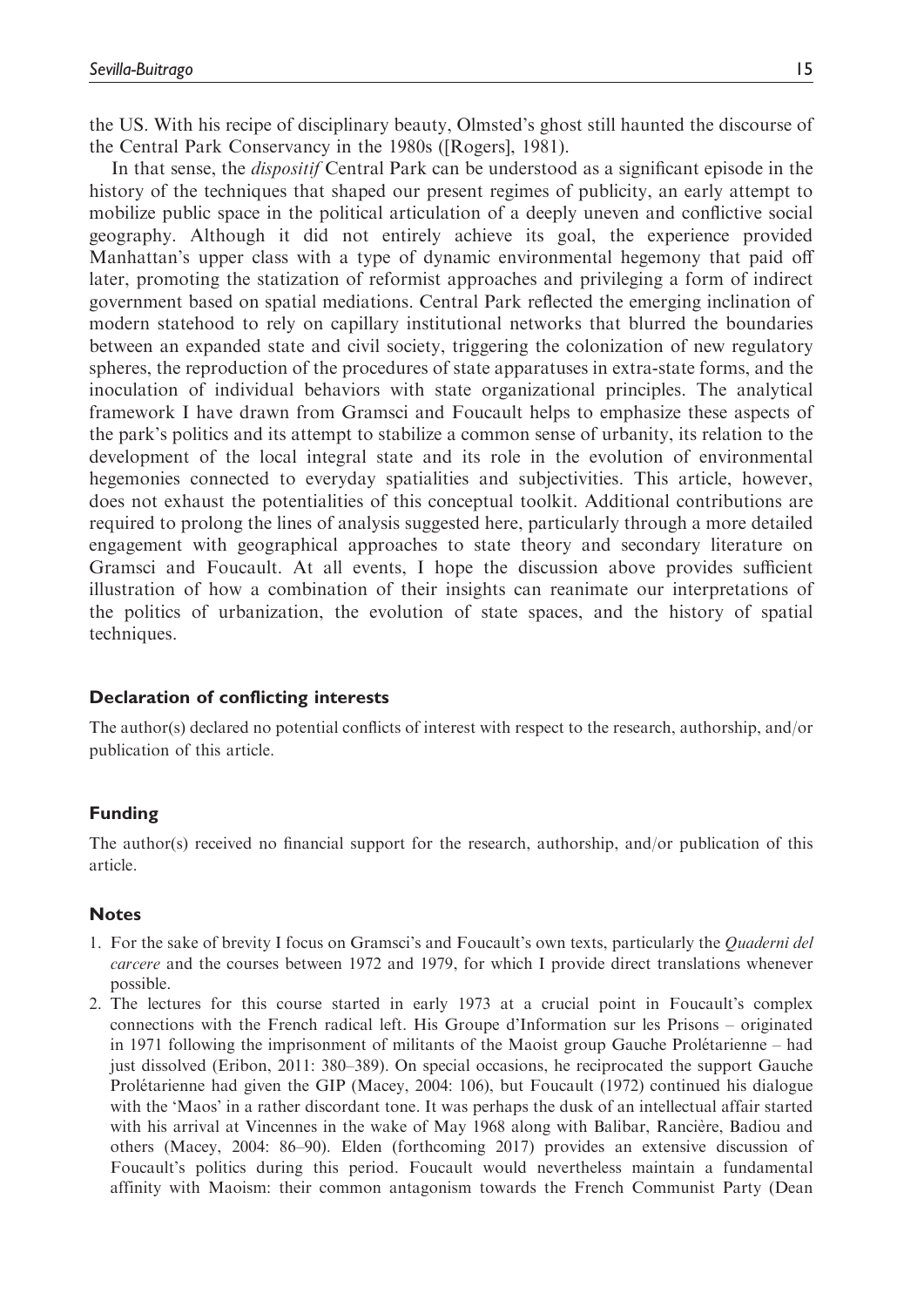and Villadsen, 2016: 53–54). We could speculate that Gramsci may have provided another opportunity to mediate his realignment vis-a`-vis PCF guru Louis Althusser, at a time when, according to Thomas (2009: 8), Gramsci and Althusser constituted two irreconcilable but fundamental references for the French intellectual avant-garde in the 1970s, after the latter's criticism of the Sardinian in Lire le capital. Mouffe (1979) and Hall (1985) would subsequently attempt to provide a rapprochement of both authors. The conjecture about Foucault's reading of Gramsci, however, goes beyond the more instrumental interests of my discussion here. For the purpose of this article, it is enough to consider the resonances between them the result of parallel analyses of a common theoretical-historical problematic from different but potentially complementary understandings of power.

- 3. The International Gramsci Society provides concordance tables with the location of specific sections of the Quaderni del carcere in English anthologies: [http://www.internationalgramscisociety.org/](http://www.internationalgramscisociety.org/resources/concordance_table/) [resources/concordance\\_table/](http://www.internationalgramscisociety.org/resources/concordance_table/)
- 4. Amongst others, Crampton and Elden (2007), Ekers et al. (2013), Elden (2001: 120–150) and Philo (1992) provide general introductions to the spatial nuances specific to each author.
- 5. See Ekers and Loftus (2008) for an alternative formulation of the space-hegemony nexus.
- 6. See Kasson (1990: 70–111), for a description of nineteenth-century urban guides' influence on the middle class.

#### **References**

BCCP [Board of Commissioners of the Central Park]. (1857) First Annual Report. New York: Chas. W. Baker.

- BCCP. (1859) Second Annual Report. New York: Bryant & Co.
- BCCP. (1860) Third Annual Report. New York: Bryant & Co.
- BCCP. (1861) Fourth Annual Report. New York: Bryant & Co.
- BCCP. (1862) Fifth Annual Report. New York: Bryant & Co.
- BCCP. (1863) Sixth Annual Report. New York: Bryant & Co.
- BCCP. (1864) Seventh Annual Report. New York: Bryant & Co.
- BCCP. (1865) Eighth Annual Report. New York: Bryant & Co.
- BCCP. (1867) Tenth Annual Report. New York: Bryant & Co.
- BCCP. (1868) Eleventh Annual Report. New York: Bryant & Co.
- BCCP. (1870) Thirteenth Annual Report. New York: Evening Post.
- BCDPP [Board of Commissioners of the Department of Public Parks]. (1872) Second Annual Report. New York: Bryant & Co.
- BCDPP. (1873) General Order for the Organization and Routine Duty of the Keepers' Service of the Central Park. In: BCDPP, Documents of the BCDPP, Document 43. New York, NY: BCDPP.
- Beckert S (2001) The Monied Metropolis: New York City and the Consolidation of the American Bourgeoisie, 1850–1896. Cambridge: Cambridge University Press.
- Bernstein I (1990) The New York City Draft Riots. Their Significance for American Society and Politics in the Age of the Civil War. New York, NY: Oxford University Press.
- Boyer PS (1992) Urban Masses and Moral Order in America, 1820–1920. Cambridge, MA: Harvard University Press.
- Burrows EG and Wallace M (1999) Gotham: A History of New York City to 1898. New York, NY: Oxford University Press.
- Canguilhem G (1988) Le normal et le pathologique. First ed. 1966. Paris: PUF.
- Cocks J (2013) The Oppositional Imagination: Feminism, Critique, and Political Theory. New York, NY: Routledge.
- Commons JR (1918) History of Labour in the United States, Vol. 1. New York, NY: Macmillan.
- Cook C (1869) A Description of the New York Central Park. New York, NY: F.J. Huntington.
- Crampton JW and Elden S (eds) (2007) Space, Knowledge and Power: Foucault and Geography. Aldershot: Ashgate.
- Cranz G (1982) The Politics of Park Design: A History of Urban Parks in America. Cambridge, MA: MIT Press.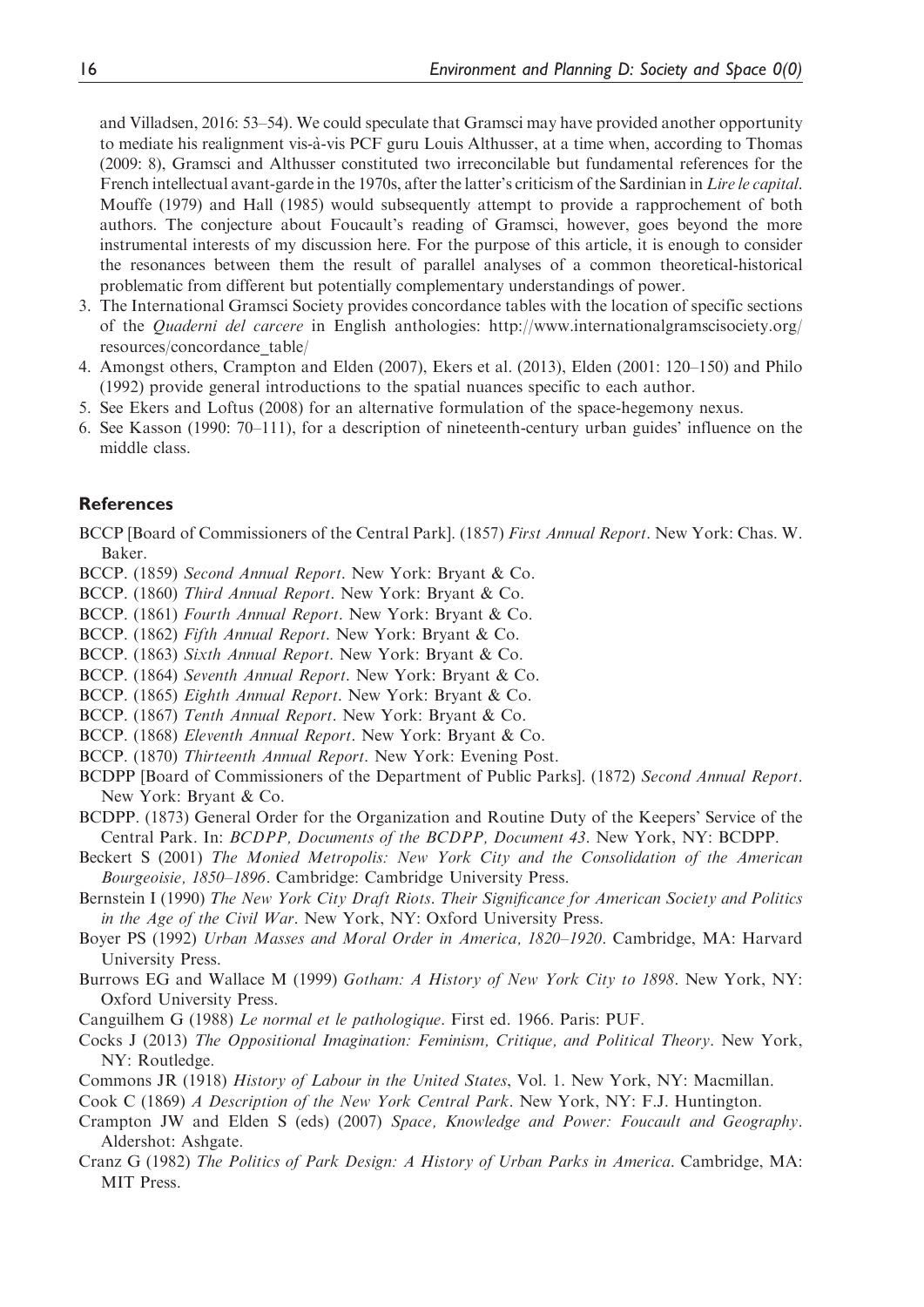- Davies J (2014) Rethinking urban power and the local state: Hegemony, domination and resistance in neoliberal cities. Urban Studies 51: 3215–3232.
- Dean M and Villadsen K (2016) State Phobia and Civil Society: The Political Legacy of Michel Foucault. Stanford, CA: Stanford University Press.
- Domosh M (1998) Those 'gorgeous incongruities': Polite politics and public space on the streets of nineteenth-century New York City. Annals of the Association of American Geographers 88: 209–226.
- Ekers M and Loftus A (2008) The power of water: Developing dialogues between Foucault and Gramsci. Environment and planning D, Society and space 26: 698–718.
- Ekers M and Loftus A (2013) Revitalizing the production of nature thesis. A Gramscian turn? Progress in Human Geography 37: 234–252.
- Ekers M, Hart G, Kipfer S, et al. (eds) (2013) Gramsci: Space, Nature, Politics. Oxford: Wiley-Blackwell.
- Elden S (2001) Mapping the Present: Heidegger, Foucault and the Project of a Spatial History. New York, NY: Continuum.
- Elden S (2015) A more Marxist Foucault? Reading La société punitive. Historical Materialism 23: 149–168.
- Elden S (forthcoming 2017) Foucault: The Birth of Power. Cambridge: Polity.
- Eribon D (2011) Michel Foucault. Paris: Flammarion.
- Foucault M (1972) Sur la justice populaire: débat avec les Maos. Les Temps Modernes 310bis: 355–366.
- Foucault M (1975) Surveiller et punir. Naissance de la prison. Paris: Gallimard.
- Foucault M (1976) Histoire de la sexualité, 1: La volonté de savoir. Paris: Gallimard.
- Foucault M (1982) The subject and power. Critical Inquiry 8: 777–795.
- Foucault M (1997) Il faut défendre la société: Cours au Collège de France (1975–1976). Paris: Gallimard.
- Foucault M (1999) Les anormaux: Cours au Collège de France (1974-1975). Paris: Gallimard.
- Foucault M (2004a) Securité, territoire, population: Cours au Collège de France (1977–1978). Paris: Gallimard.
- Foucault M (2004b) Naissance de la biopolitique: Cours au Collège de France (1978–1979). Paris: Gallimard.
- Foucault M (2013) La société punitive: Cours au Collège de France (1972–1973). Paris: Gallimard.
- Foucault Studies (2015) Special Issue on Civil Society. Ed. M Pyykköne, 20 December.
- Gandy M (2002) Concrete and Clay: Reworking Nature in New York City. Cambridge, MA: MIT Press. Gramsci A (1996) Lettere dal Carcere. Palermo: Sellerio.
- Gramsci A (2007) Quaderni del carcere, 4 Vols. Torino: Einaudi.
- Gunn S (2006) From hegemony to governmentality: Changing conceptions of power in social history. Journal of Social History 39: 705–720.
- Hall S (1985) Signification, representation, ideology: Althusser and the post-structuralist debate. Critical Studies in Mass Communication 2: 91–114.
- Harper's New Monthly Magazine (1861) The Central Park. August 23, 289–306.
- Harper's New Monthly Magazine (1879) A Ramble in Central Park. June 59, 689–701.
- Hoffman M (2015) Book Review: La société punitive. Political Theory 43: 553–557.
- Ives P (2004) Language and Hegemony in Gramsci. London: Pluto.
- Jessop B (2005) Gramsci as a spatial theorist. Critical Review of International Social and Political Philosophy 8: 421–437.
- Joyce P (2003) The Rule of Freedom: Liberalism and the Modern City. London: Verso.
- Kasson JF (1990) Rudeness and Civility: Manners in Nineteenth-Century Urban America. New York, NY: Hill and Wang.
- Kreps D (ed.) (2015) Gramsci and Foucault: A Reassessment. Farnham: Ashgate.
- Laclau E and Mouffe C (1985) Hegemony and Socialist Strategy. London: Verso.
- Lemke T (2007) An indigestible meal? Foucault, governmentality and state theory. Distinktion: Scandinavian Journal of Social Theory 8: 43–64.
- Macey D (2004) Michel Foucault. London: Reaktion Books.
- McMahon P (1877) Complete Guide to Central Park. New York, NY: ES Dodge.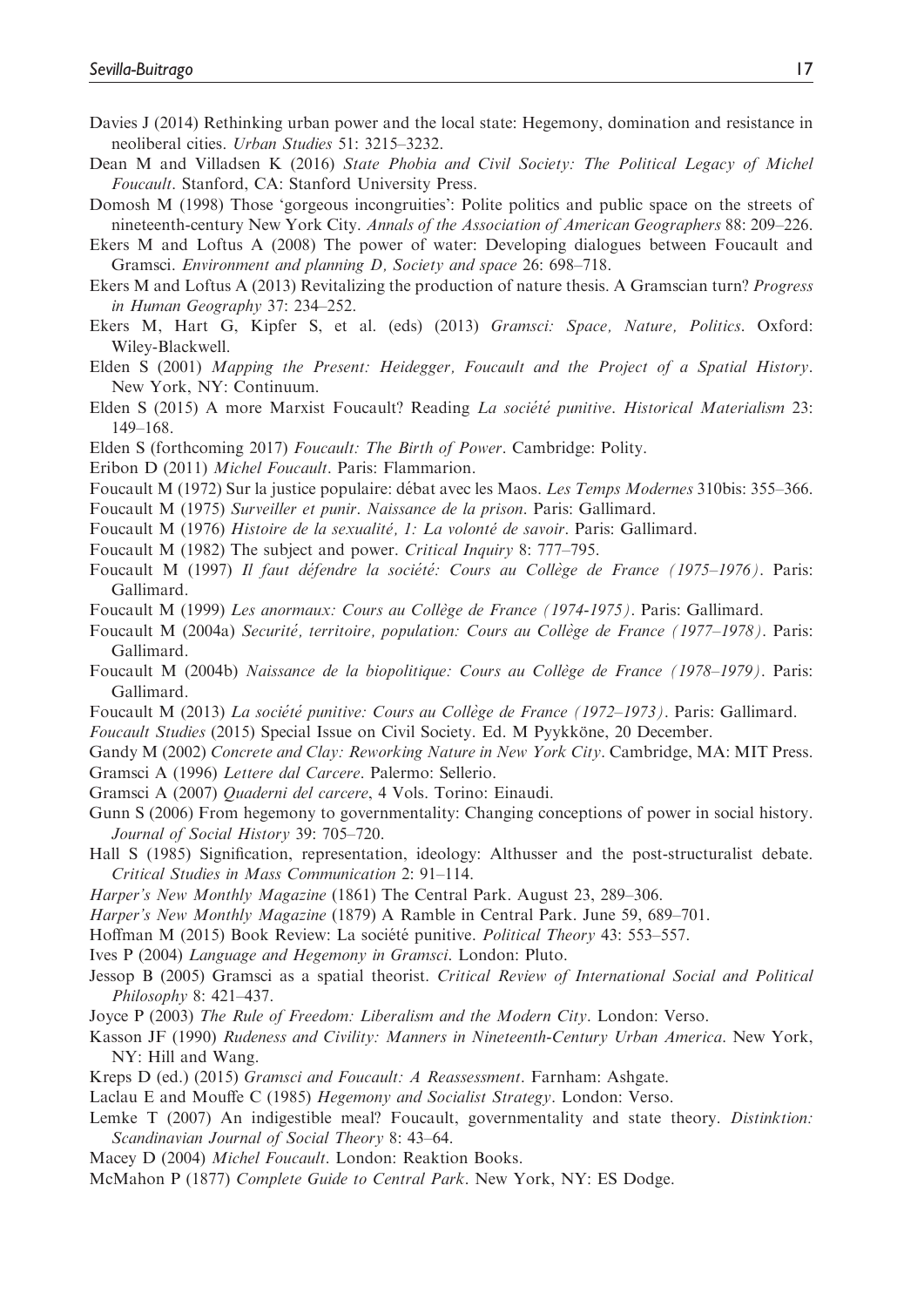- McNeur C (2014) Taming Manhattan: Environmental Battles in the Antebellum City. Cambridge, MA: Harvard University Press.
- Marx K (1869) Der achtzehnte Brumaire des Louis Bonaparte. Hamburg: Otto Meißner.
- Morera E (2000) Gramsci's critical modernity. Rethinking Marxism 12: 16–46.
- Morton AD (2007) Unravelling Gramsci: Hegemony and Passive Revolution in the Global Political Economy. London: Pluto.
- Mouffe C (1979) Hegemony and ideology in Gramsci. In: Mouffe C (ed.) Gramsci and Marxist Theory. London: Routledge & Kegan Paul, pp. 168–204.
- Olmsted FL (1854) Slavery in its effects on character, and the social relations of the master class. New York Times, 12 January.
- Olmsted FL (1857) Central Park—Adjourned meeting. New York Tribune. 14 October, p.6.
- Olmsted FL (1971) Public parks and the enlargement of towns. In: Button SB (ed.) Civilizing American Cities. A Selection of Frederick Law Olmsted's Writings on City Landscapes. Cambridge, MA: MIT Press, pp. 52–99.
- Olmsted FL (1873) Report to the Board of Commissioners of the Department of Public Parks, 20 October 1872. In: BCDPP, Documents of the Board of Commissioners of the Department of Public Parks, Document 41. New York.
- Olmsted FL (1879) Letter of Mr. Olmsted to Dr. Gibbs, NY, Nov. 5, 1862. In: Bellows HW (ed.) Historical Sketch of the Union League Club. New York, NY: Putnam's Sons, pp. 11–16.
- Olmsted FL (1882) The Spoils of the Park. pamphlet.
- Olmsted FL (1886) Notes on the Plan of Franklin Park and Related Matters. Boston, MA: Park Department.
- Olmsted FL (1990) The Papers of Frederick Law Olmsted. Vol. 5: The California Frontier, 1863–1865. Baltimore, MD: Johns Hopkins University Press.
- Olmsted FL and Vaux C (1868) Description of a Plan for the Improvement of the Central Park. 'Greensward'. New York, NY: Aldine Press.
- Olmsted FL Jr and Kimball T (eds) (1973) Forty Years of Landscape Architecture: Central Park. Cambridge, MA: MIT Press.
- Olssen M (1999) Michel Foucault: Materialism and Education. London: Bergin & Garvey.
- Peterson JA (2003) The Birth of City Planning in the United States, 1840-1917. Baltimore, MD: Johns Hopkins University Press.
- Philo C (1992) Foucault's geography. Environment and Planning D: Society and Space 10: 137–161.
- Reed HH and Duckworth S (1967) Central Park: A History and a Guide. New York, NY: Potter.
- [Rogers] EB (1981) Rebuilding the Olmsted .... New York Times, 9 May.
- Rosenzweig R and Blackmar E (1992) The Park and the People. A History of Central Park. Ithaca, NY: Cornell University Press.
- Ryan M (1997) Civic Wars: Democracy and Public Life in the American City During the Nineteenth Century. Berkeley, CA: University of California Press.
- Schuyler D (1986) The New Urban Landscape. The Redefinition of City Form in Nineteenth-Century America. Baltimore, MD: Johns Hopkins University Press.
- Scobey D (2002) *Empire City: The Making and Meaning of the New York City Landscape*. Philadelphia, PA: Temple University Press.
- Simon R (1991) Gramsci's Political Thought: An Introduction. London: Lawrence & Wishart.
- Thacher D (2015) Olmsted's Police. Law and History Review 33: 577–620.
- Thomas PD (2009) The Gramscian Moment: Philosophy, Hegemony and Marxism. Leiden: Brill.
- Ware N (1924) The Industrial Worker, 1840–1860: The Reaction of American Industrial Society to the Advance of the Industrial Revolution. Boston, MD: Houghton Mifflin.
- Wilentz S (2004) Chants Democratic. New York City and the Rise of the American Working Class, 1788–1850. New York, NY: Oxford University Press.